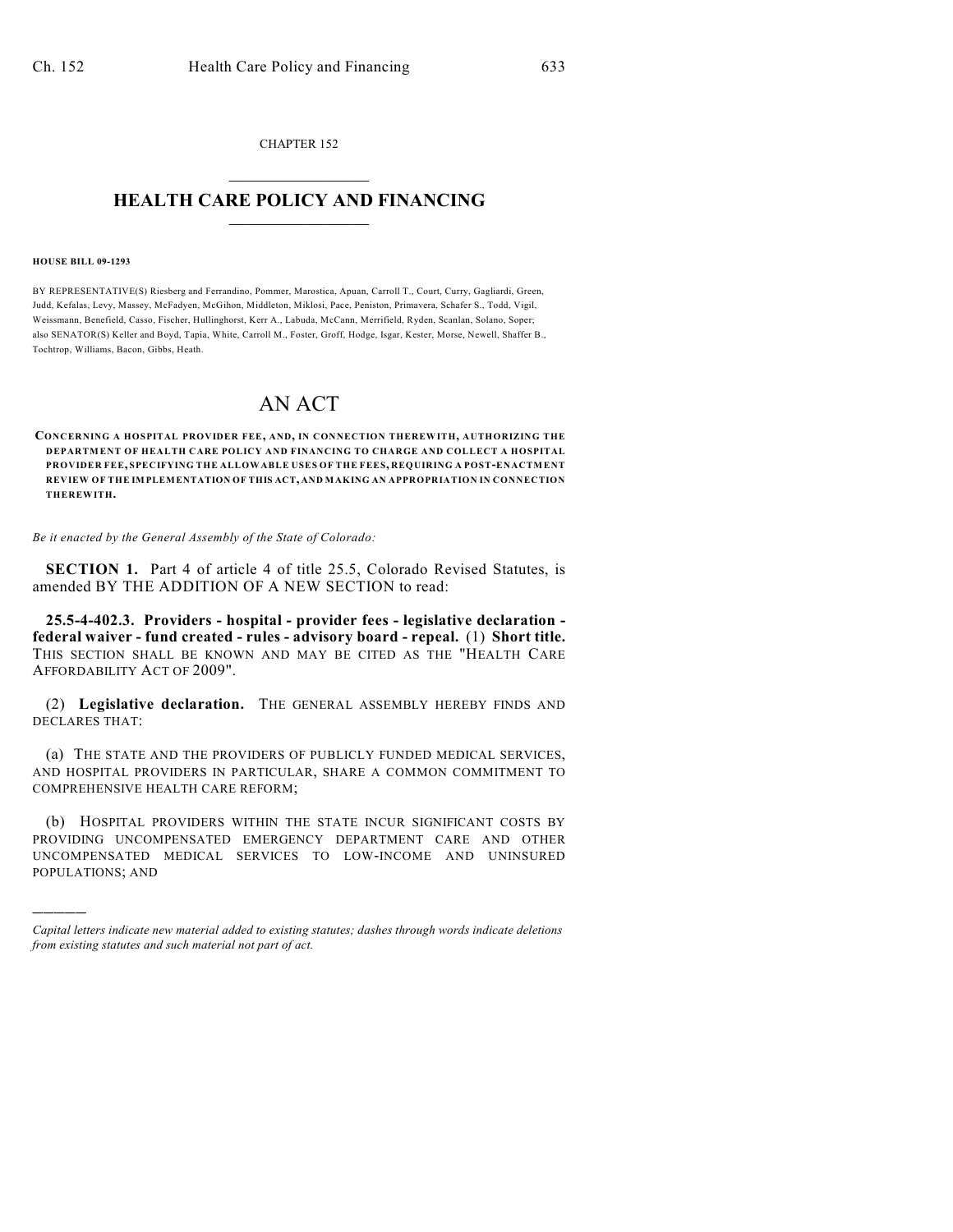(c) THIS SECTION IS ENACTED AS PART OF A COMPREHENSIVE HEALTH CARE REFORM AND IS INTENDED TO PROVIDE THE FOLLOWING STATE SERVICES AND BENEFITS:

(I) PROVIDING A PAYER SOURCE FOR SOME LOW-INCOME AND UNINSURED POPULATIONS WHO MAY OTHERWISE BE CARED FOR IN EMERGENCY DEPARTMENTS AND OTHER SETTINGS IN WHICH UNCOMPENSATED CARE IS PROVIDED;

(II) REDUCING THE UNDERPAYMENT TO COLORADO HOSPITALS PARTICIPATING IN PUBLICLY FUNDED HEALTH INSURANCE PROGRAMS;

(III) REDUCING THE NUMBER OF PERSONS IN COLORADO WHO ARE WITHOUT HEALTH CARE BENEFITS;

(IV) REDUCING THE NEED OF HEALTH CARE PROVIDERS TO SHIFT THE COST OF PROVIDING UNCOMPENSATED CARE TO OTHER PAYERS; AND

(V) EXPANDING ACCESS TO HIGH-QUALITY, AFFORDABLE HEALTH CARE FOR LOW-INCOME AND UNINSURED POPULATIONS.

(3) **Hospital provider fee.** (a) BEGINNING WITH THE FISCAL YEAR COMMENCING JULY 1, 2009, AND EACH FISCAL YEAR THEREAFTER, THE STATE DEPARTMENT IS AUTHORIZED TO CHARGE AND COLLECT HOSPITAL PROVIDER FEES, AS DESCRIBED IN 42 CFR 433.68 (b), ON OUTPATIENT AND INPATIENT SERVICES PROVIDED BY ALL LICENSED OR CERTIFIED HOSPITALS, REFERRED TO IN THIS SECTION AS "HOSPITALS", FOR THE PURPOSE OF OBTAINING FEDERAL FINANCIAL PARTICIPATION UNDER THE STATE MEDICAL ASSISTANCE PROGRAM AS DESCRIBED IN THIS ARTICLE AND ARTICLES 5 AND 6 OF THIS TITLE, REFERRED TO IN THIS SECTION AS THE STATE MEDICAL ASSISTANCE PROGRAM, AND THE COLORADO INDIGENT CARE PROGRAM DESCRIBED IN PART 1 OF ARTICLE 3 OF THIS TITLE, REFERRED TO IN THIS SECTION AS THE "COLORADO INDIGENT CARE PROGRAM". THE HOSPITAL PROVIDER FEES SHALL BE USED TO:

(I) INCREASE REIMBURSEMENT TO HOSPITALS FOR PROVIDING MEDICAL CARE UNDER:

(A) THE STATE MEDICAL ASSISTANCE PROGRAM; AND

(B) THE COLORADO INDIGENT CARE PROGRAM;

(II) INCREASE THE NUMBER OF PERSONS COVERED BY PUBLIC MEDICAL ASSISTANCE; AND

(III) PAY THE ADMINISTRATIVE COSTS TO THE STATE DEPARTMENT IN IMPLEMENTING AND ADMINISTERING THIS SECTION.

(b) THE PROVIDER FEES SHALL BE ASSESSED PURSUANT TO RULES ADOPTED BY THE STATE BOARD, PURSUANT TO SECTION 24-4-103, C.R.S. THE AMOUNT OF THE FEE SHALL BE ESTABLISHED BY RULE OF THE STATE BOARD BUT SHALL NOT EXCEED THE FEDERAL LIMIT FOR SUCH FEES. IN ESTABLISHING THE AMOUNT OF THE FEE AND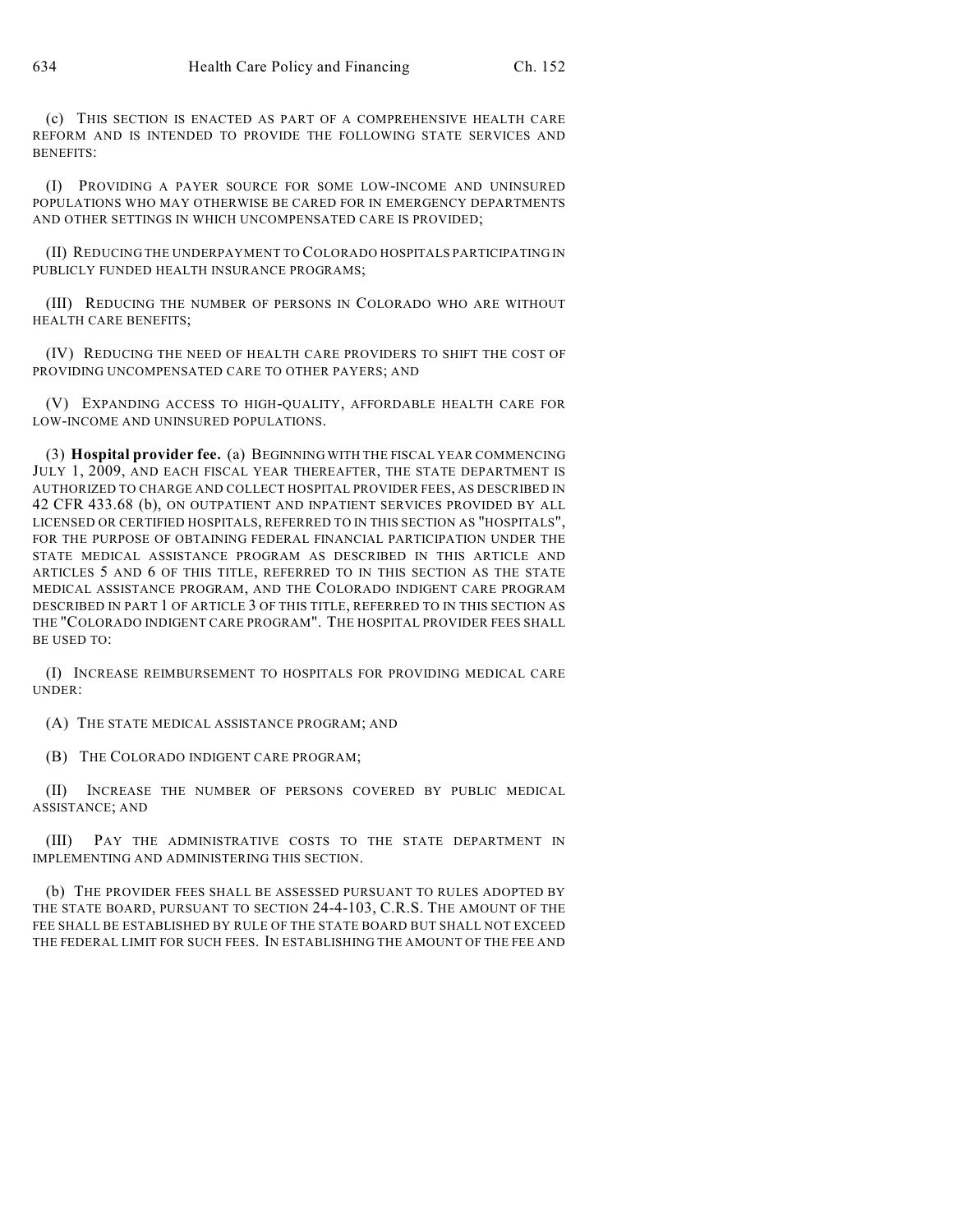IN PROMULGATING THE RULES GOVERNING THE FEE, THE STATE BOARD SHALL:

(I) CONSIDER RECOMMENDATIONS OF THE HOSPITAL PROVIDER FEE OVERSIGHT AND ADVISORY BOARD ESTABLISHED PURSUANT TO SUBSECTION (6) OF THIS SECTION;

(II) ESTABLISH THE AMOUNT OF THE PROVIDER FEE SO THAT THE AMOUNT COLLECTED FROM THE FEE AND FEDERAL MATCHING FUNDS ASSOCIATED WITH THE FEE ARE SUFFICIENT TO PAY FOR THE ITEMS DESCRIBED IN PARAGRAPH (a) OF THIS SUBSECTION (3), BUT NOTHING IN THIS SUBPARAGRAPH (II) SHALL REQUIRE THE STATE BOARD TO INCREASE THE PROVIDER FEE ABOVE THE AMOUNT RECOMMENDED BY THE ADVISORY BOARD; AND

(III) ESTABLISH THE AMOUNT OF THE PROVIDER FEE SO THAT THE AMOUNT COLLECTED FROM THE FEE IS APPROXIMATELY EQUAL TO OR LESS THAN THE AMOUNT OF THE APPROPRIATION SPECIFIED FOR THE FEE IN THE GENERAL APPROPRIATION ACT OR ANY SUPPLEMENTAL APPROPRIATION ACT.

(c) (I) IN ACCORDANCE WITH THE REDISTRIBUTIVE METHOD SET FORTH IN 42 CFR 433.68 (e) (1) AND (e) (2), THE STATE DEPARTMENT MAY SEEK A WAIVER FROM THE BROAD-BASED PROVIDER FEES REQUIREMENT OR THE UNIFORM PROVIDER FEES REQUIREMENT, OR BOTH. SUBJECT TO FEDERAL APPROVAL AND TO MINIMIZE THE FINANCIAL IMPACT ON CERTAIN HOSPITALS, THE STATE DEPARTMENT, IN CONSULTATION WITH THE ADVISORY BOARD, MAY EXEMPT FROM PAYMENT OF THE PROVIDER FEE CERTAIN TYPES OF HOSPITALS, INCLUDING BUT NOT LIMITED TO:

(A) PSYCHIATRIC HOSPITALS, AS LICENSED BY THE DEPARTMENT OF PUBLIC HEALTH AND ENVIRONMENT;

(B) HOSPITALS THAT ARE LICENSED AS GENERAL HOSPITALS AND CERTIFIED AS LONG-TERM CARE HOSPITALS BY THE DEPARTMENT OF PUBLIC HEALTH AND ENVIRONMENT;

(C) CRITICAL ACCESS HOSPITALS THAT ARE LICENSED AS GENERAL HOSPITALS AND ARE CERTIFIED BY THE DEPARTMENT OF PUBLIC HEALTH AND ENVIRONMENT UNDER 42 CFR PART 485, SUBPART F;

(D) INPATIENT REHABILITATION FACILITIES; OR

(E) HOSPITALS SPECIFIED FOR EXEMPTION UNDER 42 CFR 433.68 (e).

(II) IN DETERMINING WHETHER A HOSPITAL MAY BE EXCLUDED, THE STATE DEPARTMENT SHALL USE ONE OR MORE OF THE FOLLOWING CRITERIA:

(A) A HOSPITAL THAT IS LOCATED IN A RURAL AREA;

(B) A HOSPITAL WITH WHICH THE STATE DEPARTMENT DOES NOT CONTRACT TO PROVIDE SERVICES UNDER THE STATE MEDICAL ASSISTANCE PROGRAM;

(C) A HOSPITAL WHOSE INCLUSION OR EXCLUSION WOULD NOT SIGNIFICANTLY AFFECT THE NET BENEFIT TO HOSPITALS PAYING THE PROVIDER FEE; OR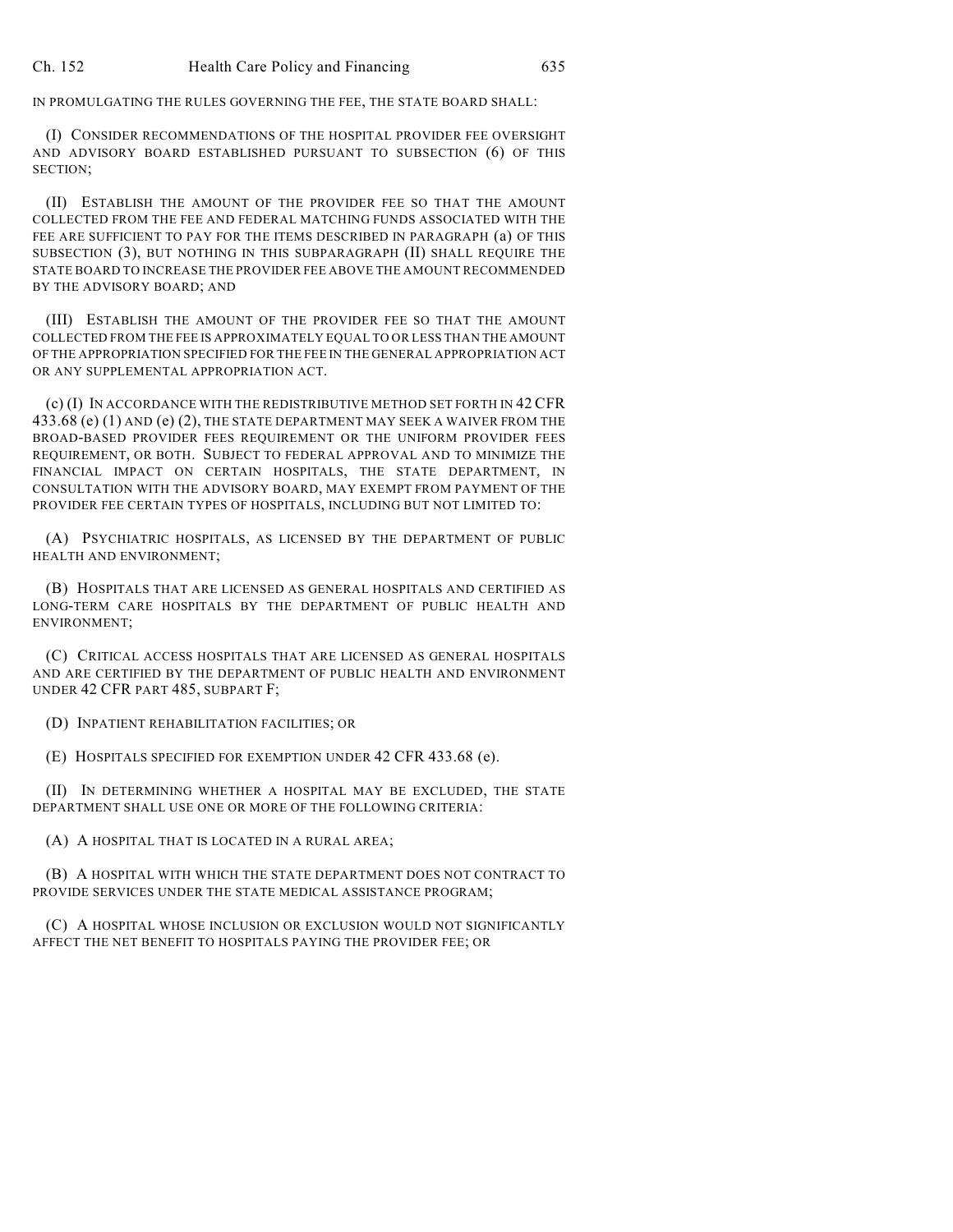(D) A HOSPITAL THAT MUST BE INCLUDED TO RECEIVE FEDERAL APPROVAL.

(III) THE STATE DEPARTMENT MAY REDUCE THE AMOUNT OF THE PROVIDER FEE FOR CERTAIN HOSPITALS TO OBTAIN FEDERAL APPROVAL AND TO MINIMIZE THE FINANCIAL IMPACT ON CERTAIN HOSPITALS. IN DETERMINING FOR WHICH HOSPITALS THE STATE DEPARTMENT MAY REDUCE THE AMOUNT OF THE PROVIDER FEE, THE STATE DEPARTMENT SHALL USE ONE OR MORE OF THE FOLLOWING CRITERIA:

(A) THE HOSPITAL IS A TYPE OF HOSPITAL DESCRIBED IN SUBPARAGRAPH (I) OF THIS PARAGRAPH (c);

(B) THE HOSPITAL IS LOCATED IN A RURAL AREA;

(C) THE HOSPITAL SERVES A HIGHER PERCENTAGE THAN THE AVERAGE HOSPITAL OF PERSONS COVERED BY THE STATE MEDICAL ASSISTANCE PROGRAM, MEDICARE, OR COMMERCIAL INSURANCE OR PERSONS ENROLLED IN A MANAGED CARE ORGANIZATION;

(D) THE HOSPITAL DOES NOT CONTRACT WITH THE STATE DEPARTMENT TO PROVIDE SERVICES UNDER THE STATE MEDICAL ASSISTANCE PROGRAM;

(E) IF THE HOSPITAL PAID A REDUCED PROVIDER FEE, THE REDUCED PROVIDER FEE WOULD NOT SIGNIFICANTLY AFFECT THE NET BENEFIT TO HOSPITALS PAYING THE PROVIDER FEE; OR

(F) THE HOSPITAL IS REQUIRED NOT TO PAY A REDUCED PROVIDER FEE AS A CONDITION OF FEDERAL APPROVAL.

(d) THE STATE DEPARTMENT MAY, WITH THE APPROVAL OF THE ADVISORY BOARD, ALTER THE PROCESS PRESCRIBED IN THIS SUBSECTION (3) TO THE EXTENT NECESSARY TO MEET THE FEDERAL REQUIREMENTS AND TO OBTAIN FEDERAL APPROVAL.

(e) (I) THE STATE BOARD, IN CONSULTATION WITH THE ADVISORY BOARD, SHALL PROMULGATE RULES ON THE CALCULATION, ASSESSMENT, AND TIMING OF THE PROVIDER FEE. THE STATE DEPARTMENT SHALL ASSESS THE PROVIDER FEE ON A SCHEDULE TO BE SET BY THE STATE BOARD THROUGH RULE. THE STATE BOARD RULES SHALL REQUIRE THAT THE PERIODIC PROVIDER FEE PAYMENTS FROM A HOSPITAL AND THE STATE DEPARTMENT'S REIMBURSEMENT TO THE HOSPITAL UNDER SUBPARAGRAPHS (I) AND (II) OF PARAGRAPH (b) OF SUBSECTION (4) OF THIS SECTION ARE DUE AS NEARLY SIMULTANEOUSLY AS FEASIBLE; EXCEPT THAT THE STATE DEPARTMENT'S REIMBURSEMENT TO THE HOSPITAL SHALL BE DUE NO MORE THAN TWO DAYS AFTER THE PERIODIC PROVIDER FEE PAYMENT IS RECEIVED FROM THE HOSPITAL. THE PROVIDER FEE SHALL BE IMPOSED ON EACH HOSPITAL EVEN IF MORE THAN ONE HOSPITAL IS OWNED BY THE SAME ENTITY. THE FEE SHALL BE PRORATED AND ADJUSTED FOR THE EXPECTED VOLUME OF SERVICE FOR ANY YEAR IN WHICH A HOSPITAL OPENS OR CLOSES.

(II) THE STATE DEPARTMENT IS AUTHORIZED TO REFUND ANY UNUSED PORTION OF THE PROVIDER FEE. FOR ANY PORTION OF THE PROVIDER FEE THAT HAS BEEN COLLECTED BY THE STATE DEPARTMENT BUT FOR WHICH THE STATE DEPARTMENT HAS NOT RECEIVED FEDERAL MATCHING FUNDS, THE STATE DEPARTMENT SHALL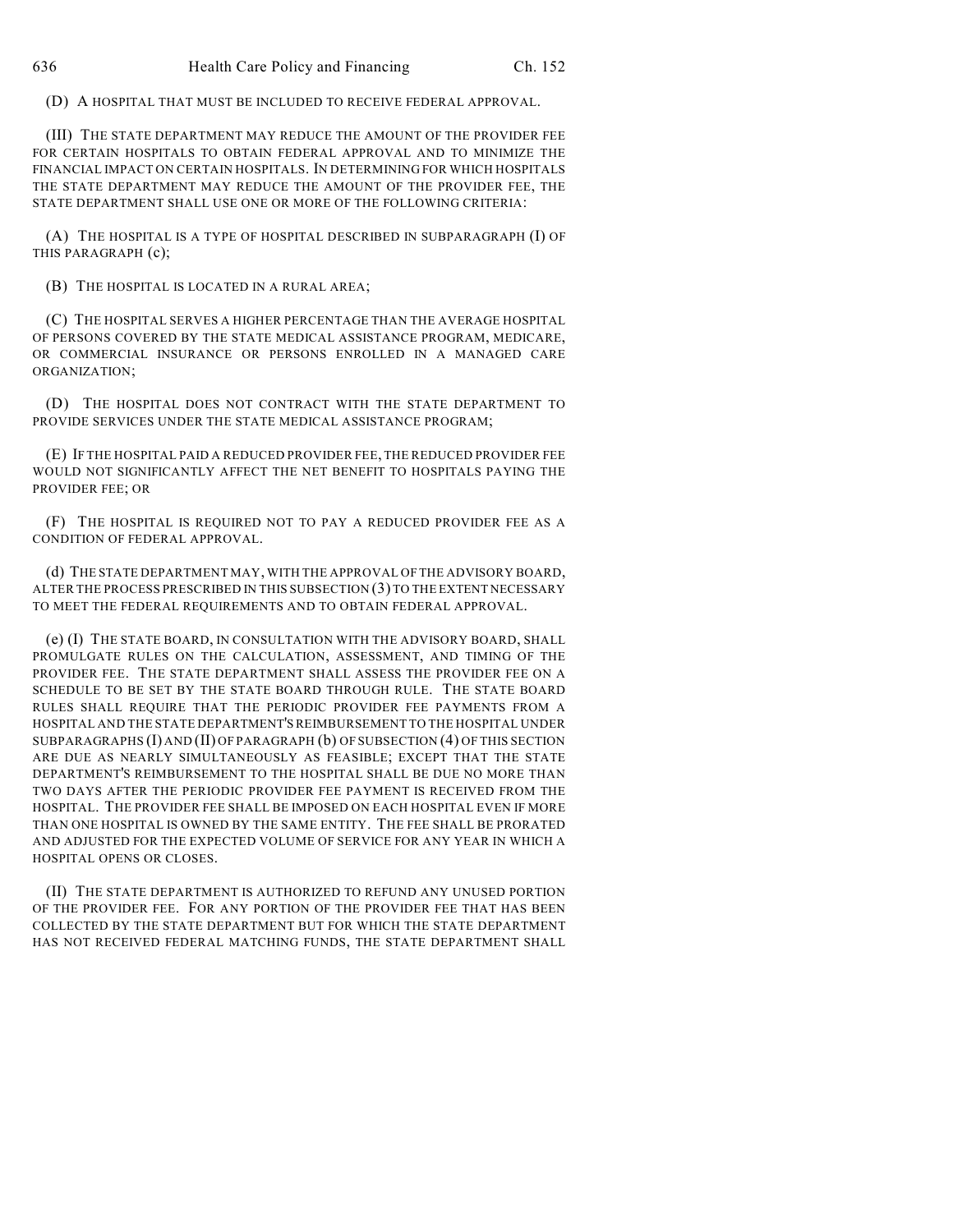REFUND BACK TO THE HOSPITAL THAT PAID THE FEE THE AMOUNT OF SUCH PORTION OF THE FEE WITHIN FIVE BUSINESS DAYS AFTER THE FEE IS COLLECTED.

(III) THE STATE BOARD, IN CONSULTATION WITH THE ADVISORY BOARD, SHALL PROMULGATE RULES ON THE REPORTS THAT HOSPITALS SHALL BE REQUIRED TO SUBMIT FOR THE STATE DEPARTMENT TO CALCULATE THE AMOUNT OF THE PROVIDER FEE. NOTWITHSTANDING THE PROVISIONS OF PART 2 OF ARTICLE 72 OF TITLE 24, C.R.S., INFORMATION PROVIDED TO THE STATE DEPARTMENT PURSUANT TO THIS SECTION SHALL BE CONSIDERED CONFIDENTIAL AND SHALL NOT BE DEEMED A PUBLIC RECORD. NONETHELESS, THE STATE DEPARTMENT, IN CONSULTATION WITH THE ADVISORY BOARD, MAY PREPARE AND RELEASE SUMMARIES OF THE REPORTS TO THE PUBLIC.

(f) A HOSPITAL SHALL NOT INCLUDE ANY AMOUNT OF THE PROVIDER FEE AS A SEPARATE LINE ITEM IN ITS BILLING STATEMENTS.

(g) THE STATE BOARD SHALL PROMULGATE ANY RULES PURSUANT TO THE "STATE ADMINISTRATIVE PROCEDURE ACT", ARTICLE 4 OF TITLE 24,C.R.S., NECESSARY FOR THE ADMINISTRATION AND IMPLEMENTATION OF THIS SECTION. PRIOR TO SUBMITTING ANY PROPOSED RULES CONCERNING THE ADMINISTRATION OR IMPLEMENTATION OF THE PROVIDER FEE TO THE STATE BOARD, THE STATE DEPARTMENT SHALL CONSULT WITH THE ADVISORY BOARD ON THE PROPOSED RULES AS SPECIFIED IN PARAGRAPH (e) OF SUBSECTION (6) OF THIS SECTION.

(4) **Hospital provider fee cash fund.** (a) ALL PROVIDER FEES COLLECTED PURSUANT TO THIS SECTION BY THE STATE DEPARTMENT SHALL BE TRANSMITTED TO THE STATE TREASURER, WHO SHALL CREDIT THE SAME TO THE HOSPITAL PROVIDER FEE CASH FUND, WHICH FUND IS HEREBY CREATED AND REFERRED TO IN THIS SECTION AS THE "FUND".

(b) ALL MONEYS IN THE FUND SHALL BE SUBJECT TO FEDERAL MATCHING AS AUTHORIZED UNDER FEDERAL LAW AND SUBJECT TO ANNUAL APPROPRIATION BY THE GENERAL ASSEMBLY FOR THE FOLLOWING PURPOSES:

(I) TO MAXIMIZE THE INPATIENT AND OUTPATIENT HOSPITAL REIMBURSEMENTS TO UP TO THE UPPER PAYMENT LIMITS AS DEFINED IN 42 CFR 447.272 AND 42 CFR 447.321;

(II) TO INCREASE HOSPITAL REIMBURSEMENTS UNDER THE COLORADO INDIGENT CARE PROGRAM TO UP TO ONE HUNDRED PERCENT OF THE HOSPITAL'S COSTS OF PROVIDING MEDICAL CARE UNDER THE PROGRAM;

(III) TO PAY THE QUALITY INCENTIVE PAYMENTS PROVIDED IN SECTION 25.5-4-402 (3);

(IV) SUBJECT TO AVAILABLE REVENUE FROM THE PROVIDER FEE AND FEDERAL MATCHING FUNDS, TO EXPAND ELIGIBILITY FOR PUBLIC MEDICAL ASSISTANCE BY:

(A) INCREASING THE ELIGIBILITY LEVEL FOR PARENTS OF CHILDREN WHO ARE ELIGIBLE FOR MEDICAL ASSISTANCE OR THE CHILDREN'S BASIC HEALTH PLAN TO UP TO ONE HUNDRED PERCENT OF THE FEDERAL POVERTY LEVEL;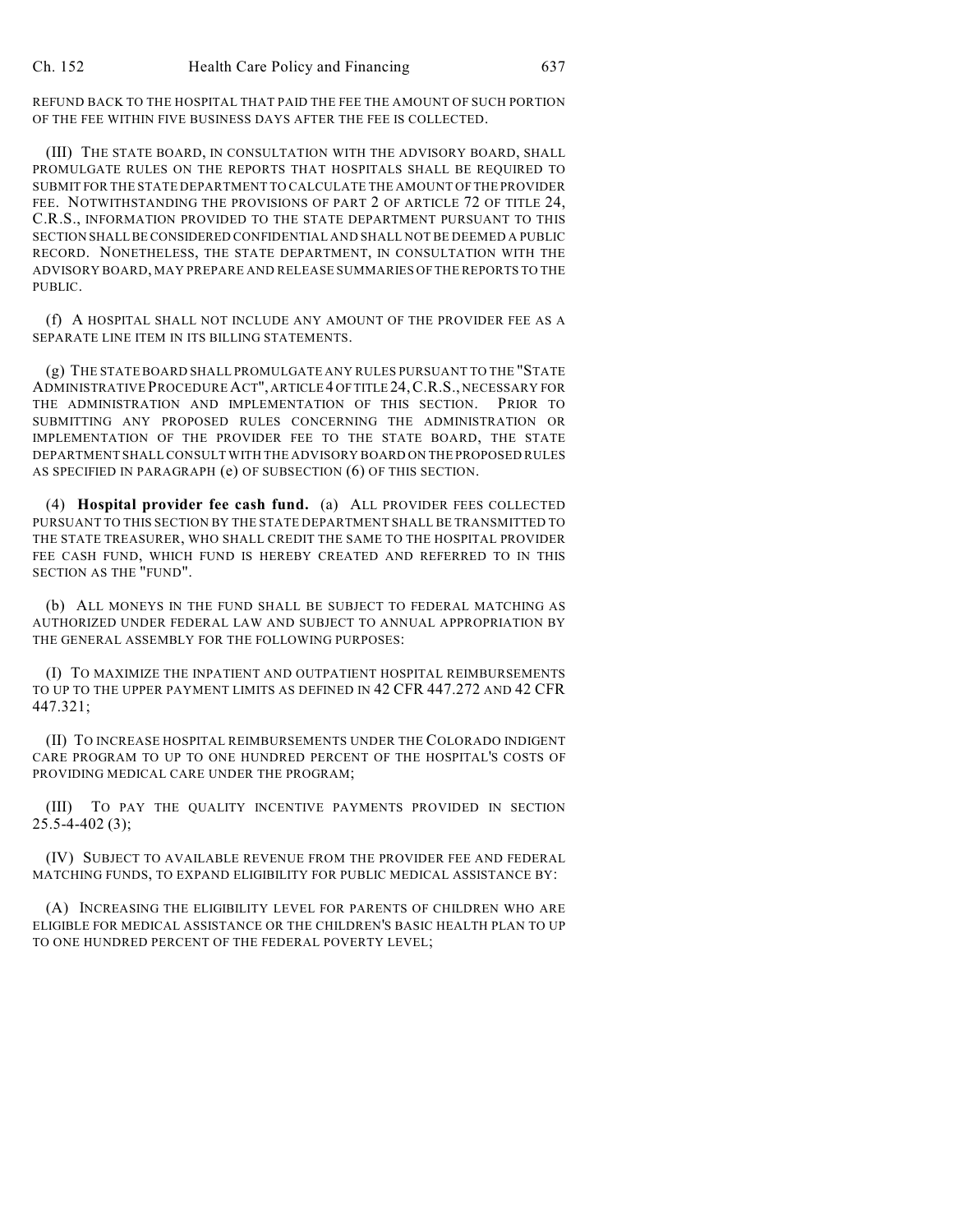(B) INCREASING THE ELIGIBILITY LEVEL FOR CHILDREN AND PREGNANT WOMEN UNDER THE CHILDREN'S BASIC HEALTH PLAN TO UP TO TWO HUNDRED FIFTY PERCENT OF THE FEDERAL POVERTY LEVEL;

(C) PROVIDING ELIGIBILITY UNDER THE STATE MEDICAL ASSISTANCE PROGRAM FOR A CHILDLESS ADULT OR ADULTS WITHOUT A DEPENDENT CHILD IN THE HOME WHO EARNS UP TO ONE HUNDRED PERCENT OF THE FEDERAL POVERTY LEVEL;

(D) PROVIDING A BUY-IN PROGRAM IN THE STATE MEDICAL ASSISTANCE PROGRAM FOR DISABLED ADULTS AND CHILDREN WHOSE FAMILIES HAVE INCOME OF UP TO FOUR HUNDRED FIFTY PERCENT OF THE FEDERAL POVERTY LEVEL;

(V) TO PROVIDE CONTINUOUS ELIGIBILITY FOR TWELVE MONTHS FOR CHILDREN ENROLLED IN THE STATE MEDICAL ASSISTANCE PROGRAM;

(VI) TO PAY THE STATE DEPARTMENT'S ACTUAL ADMINISTRATIVE COSTS OF IMPLEMENTING AND ADMINISTERING THIS SECTION, INCLUDING BUT NOT LIMITED TO THE FOLLOWING COSTS:

(A) EXPENSES OF THE ADVISORY BOARD, INCLUDING BUT NOT LIMITED TO THE STATE DEPARTMENT'S PERSONAL SERVICES AND OPERATING COSTS RELATED TO THE ADMINISTRATION OF THE ADVISORY BOARD;

(B) THE STATE DEPARTMENT'S ACTUAL COSTS RELATED TO IMPLEMENTING AND MAINTAINING THE PROVIDER FEE, INCLUDING PERSONAL SERVICES, OPERATING, AND CONSULTING EXPENSES;

(C) THE STATE DEPARTMENT'S ACTUAL COSTS FOR THE CHANGES AND UPDATES TO THE MEDICAID MANAGEMENT INFORMATION SYSTEM FOR THE IMPLEMENTATION OF SUBPARAGRAPHS (I) TO (III) OF THIS PARAGRAPH (b);

(D) THE STATE DEPARTMENT'S PERSONAL SERVICES AND OPERATING COSTS RELATED TO PERSONNEL, CONSULTING SERVICES, AND FOR REVIEW OF HOSPITAL COSTS NECESSARY TO IMPLEMENT AND ADMINISTER THE INCREASES IN INPATIENT AND OUTPATIENT HOSPITAL PAYMENTS MADE PURSUANT TO SUBPARAGRAPH (I) OF THIS PARAGRAPH (b), INCREASES IN THE COLORADO INDIGENT CARE PROGRAM PAYMENTS MADE PURSUANT TO SUBPARAGRAPH (II) OF THIS PARAGRAPH (b), AND QUALITY INCENTIVE PAYMENTS MADE PURSUANT TO SUBPARAGRAPH (III) OF THIS PARAGRAPH (b);

(E) THE STATE DEPARTMENT'S ACTUAL COSTS FOR THE CHANGES AND UPDATES TO THE COLORADO BENEFITS MANAGEMENT SYSTEM AND MEDICAID MANAGEMENT INFORMATION SYSTEM TO IMPLEMENT AND MAINTAIN THE EXPANDED ELIGIBILITY PROVIDED FOR IN SUBPARAGRAPHS (IV) AND (V) OF THIS PARAGRAPH (b);

(F) THE STATE DEPARTMENT'S PERSONAL SERVICES AND OPERATING COSTS RELATED TO PERSONNEL NECESSARY TO IMPLEMENT AND ADMINISTER THE EXPANDED ELIGIBILITY FOR PUBLIC MEDICAL ASSISTANCE PROVIDED FOR IN SUBPARAGRAPHS (IV) AND (V) OF THIS PARAGRAPH (b), INCLUDING BUT NOT LIMITED TO ADMINISTRATIVE COSTS ASSOCIATED WITH THE DETERMINATION OF ELIGIBILITY FOR PUBLIC MEDICAL ASSISTANCE BY COUNTY DEPARTMENTS;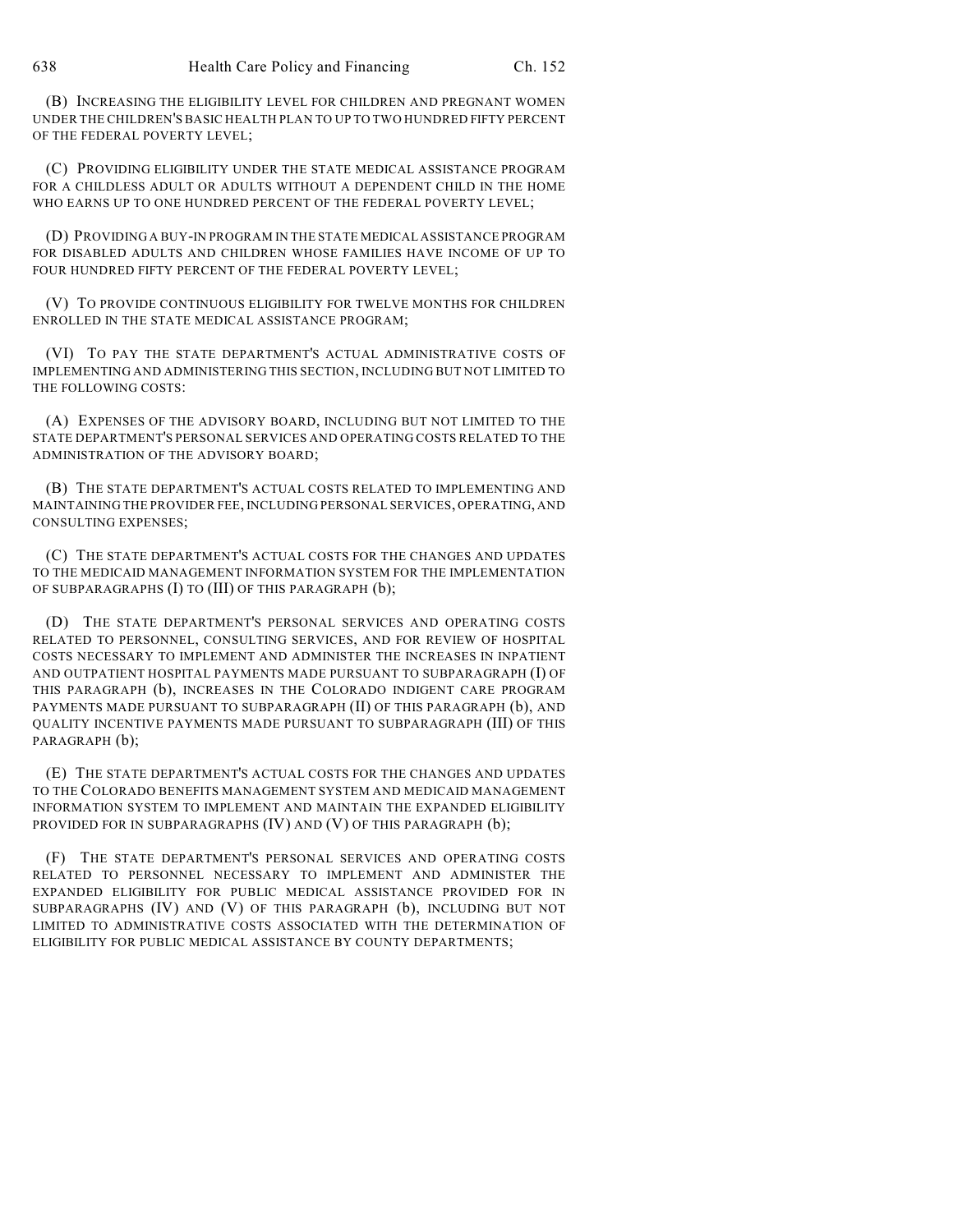(G) THE STATE DEPARTMENT'S PERSONAL SERVICES, OPERATING, AND SYSTEMS COSTS RELATED TO EXPANDING THE OPPORTUNITY FOR INDIVIDUALS TO APPLY FOR PUBLIC MEDICAL ASSISTANCE DIRECTLY AT HOSPITALS OR THROUGH ANOTHER ENTITY OUTSIDE THE COUNTY DEPARTMENTS, IN CONNECTION WITH SECTION 25.5-4-205, THAT WOULD INCREASE ACCESS TO PUBLIC MEDICAL ASSISTANCE AND REDUCE THE NUMBER OF UNINSURED SERVED BY HOSPITALS; AND

(VII) TO OFFSET THE LOSS OF ANY FEDERAL MATCHING FUNDS DUE TO A DECREASE IN THE CERTIFICATION OF THE PUBLIC EXPENDITURE PROCESS FOR OUTPATIENT HOSPITAL SERVICES FOR MEDICAL SERVICES PREMIUMS THAT WERE IN EFFECT AS OF JULY 1, 2008.

(c) ANY MONEYS IN THE FUND NOT EXPENDED FOR THE PURPOSES DESCRIBED IN PARAGRAPH (b) OF THIS SUBSECTION (4) MAY BE INVESTED BY THE STATE TREASURER AS PROVIDED BY LAW. ALL INTEREST AND INCOME DERIVED FROM THE INVESTMENT AND DEPOSIT OF MONEYS IN THE FUND SHALL BE CREDITED TO THE FUND. ANY UNEXPENDED AND UNENCUMBERED MONEYS REMAINING IN THE FUND AT THE END OF ANY FISCAL YEAR SHALL REMAIN IN THE FUND AND SHALL NOT BE CREDITED OR TRANSFERRED TO THE GENERAL FUND OR ANY OTHER FUND BUT SHALL BE APPROPRIATED BY THE GENERAL ASSEMBLY FOR THE PURPOSES DESCRIBED IN PARAGRAPH (b) OF THIS SUBSECTION (4) IN FUTURE FISCAL YEARS.

(5) **Appropriations.** (a) (I) THE PROVIDER FEE IS TO SUPPLEMENT, NOT SUPPLANT, GENERAL FUND APPROPRIATIONS TO SUPPORT HOSPITAL REIMBURSEMENTS AS OF THE EFFECTIVE DATE OF THIS SECTION. GENERAL FUND APPROPRIATIONS FOR HOSPITAL REIMBURSEMENTS SHALL BE MAINTAINED AT THE LEVEL OF APPROPRIATIONS IN THE MEDICAL SERVICES PREMIUM LINE ITEM MADE FOR THE FISCAL YEAR COMMENCING JULY 1, 2008; EXCEPT THAT GENERAL FUND APPROPRIATIONS FOR HOSPITAL REIMBURSEMENTS MAY BE REDUCED IF AN INDEX OF APPROPRIATIONS TO OTHER PROVIDERS SHOWS THAT GENERAL FUND APPROPRIATIONS ARE REDUCED FOR OTHER PROVIDERS. IF THE INDEX SHOWS THAT GENERAL FUND APPROPRIATIONS ARE REDUCED FOR OTHER PROVIDERS, THE GENERAL FUND APPROPRIATIONS FOR HOSPITAL REIMBURSEMENTS SHALL NOT BE REDUCED BY A GREATER PERCENTAGE THAN THE REDUCTIONS OF APPROPRIATIONS FOR THE OTHER PROVIDERS AS SHOWN BY THE INDEX.

(II) IF GENERAL FUND APPROPRIATIONS FOR HOSPITAL REIMBURSEMENTS ARE REDUCED BELOW THE LEVEL OF APPROPRIATIONS IN THE MEDICAL SERVICES PREMIUM LINE ITEM MADE FOR THE FISCAL YEAR COMMENCING JULY 1, 2008, THE GENERAL FUND APPROPRIATIONS WILL BE INCREASED BACK TO THE LEVEL OF APPROPRIATIONS IN THE MEDICAL SERVICES PREMIUM LINE ITEM MADE FOR THE FISCAL YEAR COMMENCING JULY 1, 2008, AT THE SAME PERCENTAGE AS THE APPROPRIATIONS FOR OTHER PROVIDERS AS SHOWN BY THE INDEX. THE GENERAL ASSEMBLY IS NOT OBLIGATED TO INCREASE THE GENERAL FUND APPROPRIATIONS BACK TO THE LEVEL OF APPROPRIATIONS IN THE MEDICAL SERVICES PREMIUM LINE ITEM IN A SINGLE FISCAL YEAR AND SUCH INCREASES MAY OCCUR OVER NONCONSECUTIVE FISCAL YEARS.

(III) FOR PURPOSES OF THIS PARAGRAPH (a), THE "INDEX OF APPROPRIATIONS TO OTHER PROVIDERS" OR "INDEX" SHALL MEAN THE AVERAGE PERCENT CHANGE IN REIMBURSEMENT RATES THROUGH APPROPRIATIONS OR LEGISLATION ENACTED BY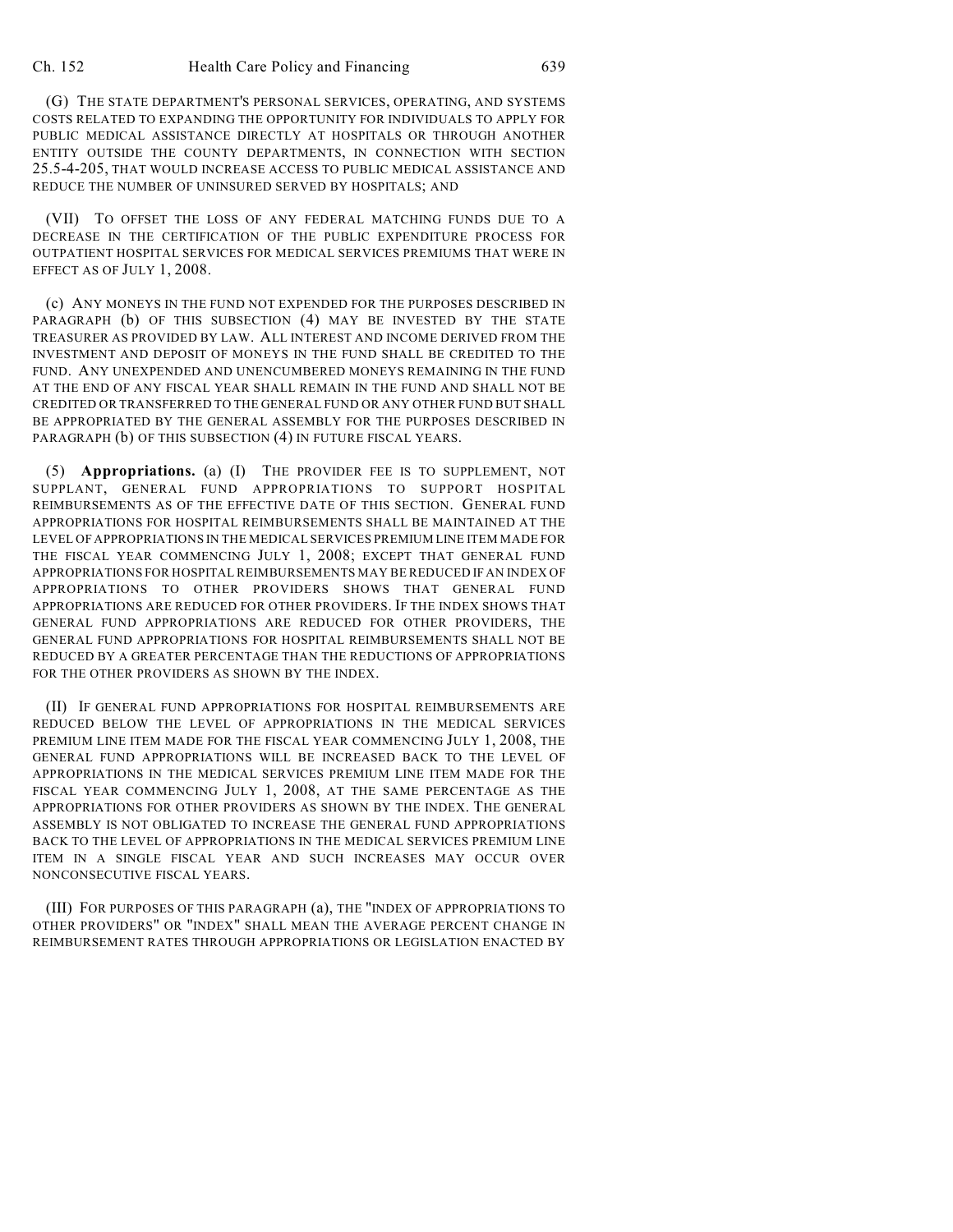THE GENERAL ASSEMBLY TO HOME HEALTH PROVIDERS, PHYSICIAN SERVICES, AND OUTPATIENT PHARMACIES, EXCLUDING DISPENSING FEES. THE STATE BOARD, AFTER CONSULTATION WITH THE ADVISORY BOARD, IS AUTHORIZED TO CLARIFY THIS DEFINITION AS NECESSARY BY RULE.

(b) IF THE REVENUE FROM THE PROVIDER FEE IS INSUFFICIENT TO FULLY FUND ALL OF THE PURPOSES DESCRIBED IN PARAGRAPH (b) OF SUBSECTION (4) OF THIS SECTION:

(I) THE GENERAL ASSEMBLY IS NOT OBLIGATED TO APPROPRIATE GENERAL FUND REVENUES TO FUND SUCH PURPOSES;

(II) THE HOSPITAL PROVIDER REIMBURSEMENT AND QUALITY INCENTIVE PAYMENT INCREASES DESCRIBED IN SUBPARAGRAPHS (I) TO (III) OF PARAGRAPH (b) OF SUBSECTION (4) OF THIS SECTION AND THE COSTS DESCRIBED IN SUBPARAGRAPHS (VI) AND (VII) OF PARAGRAPH (b) OF SUBSECTION (4) OF THIS SECTION SHALL BE FULLY FUNDED USING REVENUE FROM THE PROVIDER FEE AND FEDERAL MATCHING FUNDS BEFORE ANY ELIGIBILITY EXPANSION IS FUNDED; AND

(III) (A) IF THE STATE BOARD PROMULGATES RULES THAT EXPAND ELIGIBILITY FOR MEDICAL ASSISTANCE TO BE PAID FOR PURSUANT TO SUBPARAGRAPH (IV) OF PARAGRAPH (b) OF SUBSECTION (4) OF THIS SECTION, AND THE STATE DEPARTMENT THEREAFTER NOTIFIES THE ADVISORY BOARD THAT THE REVENUE AVAILABLE FROM THE PROVIDER FEE AND THE FEDERAL MATCHING FUNDS WILL NOT BE SUFFICIENT TO PAY FOR ALL OR PART OF THE EXPANDED ELIGIBILITY, THE ADVISORY BOARD SHALL RECOMMEND TO THE STATE BOARD REDUCTIONS IN MEDICAL BENEFITS OR ELIGIBILITY SO THAT THE REVENUE WILL BE SUFFICIENT TO PAY FOR ALL OF THE REDUCED BENEFITS OR ELIGIBILITY. AFTER RECEIVING THE RECOMMENDATIONS OF THE ADVISORY BOARD, THE STATE BOARD SHALL ADOPT RULES PROVIDING FOR REDUCED BENEFITS OR REDUCED ELIGIBILITY FOR WHICH THE REVENUE SHALL BE SUFFICIENT AND SHALL FORWARD ANY ADOPTED RULES TO THE JOINT BUDGET COMMITTEE.NOTWITHSTANDING THE PROVISIONS OF SECTION 24-4-103 (8) AND (12), C.R.S., FOLLOWING THE ADOPTION OF RULES PURSUANT TO THIS SUB-SUBPARAGRAPH (A), THE STATE BOARD SHALL NOT SUBMIT THE RULES TO THE ATTORNEY GENERAL AND SHALL NOT FILE THE RULES WITH THE SECRETARY OF STATE UNTIL THE JOINT BUDGET COMMITTEE APPROVES THE RULES PURSUANT TO SUB-SUBPARAGRAPH (B) OF THIS SUBPARAGRAPH (III).

(B) THE JOINT BUDGET COMMITTEE SHALL PROMPTLY CONSIDER ANY RULES ADOPTED BY THE STATE BOARD PURSUANT TO SUB-SUBPARAGRAPH (A) OF THIS SUBPARAGRAPH (III). THE JOINT BUDGETCOMMITTEE SHALL PROMPTLY NOTIFY THE STATE DEPARTMENT, THE STATE BOARD, AND THE ADVISORY BOARD OF ANY ACTION ON SUCH RULES. IF THE JOINT BUDGET COMMITTEE DOES NOT APPROVE THE RULES, THE JOINT BUDGET COMMITTEE SHALL RECOMMEND A REDUCTION IN BENEFITS OR ELIGIBILITY SO THAT THE REVENUE FROM THE PROVIDER FEE AND THE MATCHING FEDERAL FUNDS WILL BE SUFFICIENT TO PAY FOR THE REDUCED BENEFITS OR ELIGIBILITY. AFTER APPROVING THE RULES PURSUANT TO THIS SUB-SUBPARAGRAPH (B), THE JOINT BUDGET COMMITTEE SHALL REQUEST THAT THE COMMITTEE ON LEGAL SERVICES, CREATED PURSUANT TO SECTION 2-3-501, C.R.S., EXTEND THE RULES AS PROVIDED FOR IN SECTION 24-4-103 (8), C.R.S., UNLESS THE COMMITTEE ON LEGAL SERVICES FINDS AFTER REVIEW THAT THE RULES DO NOT CONFORM WITH SECTION 24-4-103 (8) (a), C.R.S.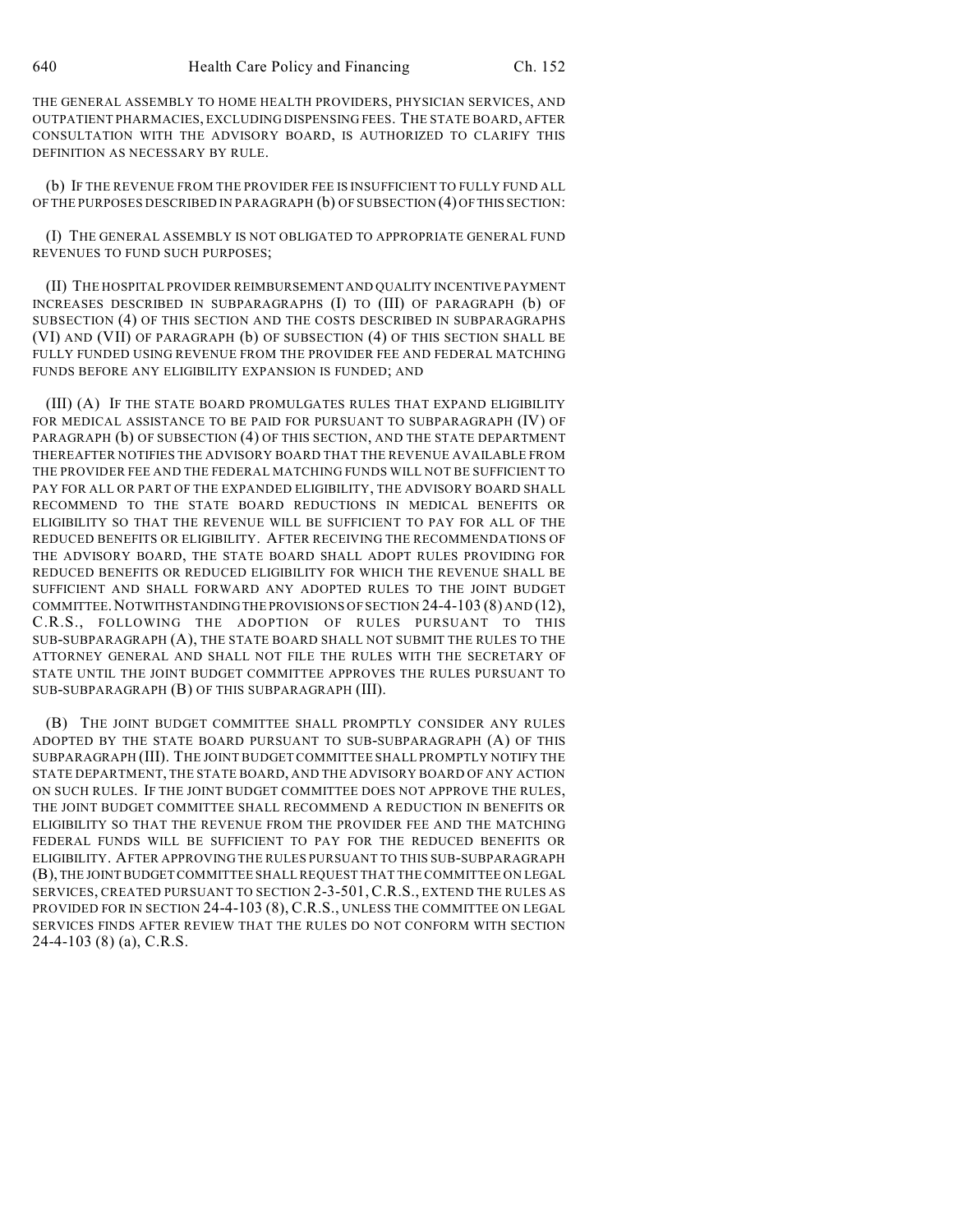(C) AFTER THE STATE BOARD HAS RECEIVED NOTIFICATION OF THE APPROVAL OF RULES ADOPTED PURSUANT TO SUB-SUBPARAGRAPH (A) OF THIS SUBPARAGRAPH (III), THE STATE BOARD SHALL SUBMIT THE RULES TO THE ATTORNEY GENERAL PURSUANT TO SECTION 24-4-103 (8)(b), C.R.S., AND SHALL FILE THE RULES AND THE OPINION OF THE ATTORNEY GENERAL WITH THE SECRETARY OF STATE PURSUANT TO SECTION 24-4-103 (12), C.R.S., AND WITH THE OFFICE OF LEGISLATIVE LEGAL SERVICES. PURSUANT TO SECTION 24-4-103 (5), C.R.S., THE RULES SHALL BE EFFECTIVE TWENTY DAYS AFTER PUBLICATION OF THE RULES AND SHALL ONLY BE EFFECTIVE UNTIL THE FOLLOWING MAY 15 UNLESS THE RULES ARE EXTENDED PURSUANT TO A BILL ENACTED PURSUANT TO SECTION 24-4-103 (8), C.R.S.

(c) NOTWITHSTANDING ANY OTHER PROVISION OF THIS SECTION, IF, AFTER RECEIPT OF AUTHORIZATION TO RECEIVE FEDERAL MATCHING FUNDS FOR MONEYS IN THE FUND, THE AUTHORIZATION IS WITHDRAWN OR CHANGED SO THAT FEDERAL MATCHING FUNDS ARE NO LONGER AVAILABLE, THE STATE DEPARTMENT SHALL CEASE COLLECTING THE PROVIDER FEE AND SHALL REPAY TO THE HOSPITALS ANY MONEYS RECEIVED BY THE FUND THAT ARE NOT SUBJECT TO FEDERAL MATCHING FUNDS.

(6) **Hospital provider fee oversight and advisory board.** (a) THERE IS HEREBY CREATED IN THE STATE DEPARTMENT THE HOSPITAL PROVIDER FEE OVERSIGHT AND ADVISORY BOARD, REFERRED TO IN THIS SECTION AS THE "ADVISORY BOARD".

(b) (I) THE ADVISORY BOARD SHALL CONSIST OF THIRTEEN MEMBERS APPOINTED BY THE GOVERNOR, WITH THE ADVICE AND CONSENT OF THE SENATE, AS FOLLOWS:

(A) FIVE MEMBERS WHO ARE EMPLOYED BY HOSPITALS IN COLORADO, INCLUDING AT LEAST ONE PERSON WHO IS EMPLOYED BY A HOSPITAL IN A RURAL AREA, ONE PERSON WHO IS EMPLOYED BY A SAFETY-NET HOSPITAL FOR WHICH THE PERCENT OF MEDICAID-ELIGIBLE INPATIENT DAYS RELATIVE TO ITS TOTAL INPATIENT DAYS SHALL BE EQUAL TO OR GREATER THAN ONE STANDARD DEVIATION ABOVE THE MEAN, AND ONE PERSON WHO IS EMPLOYED BY A HOSPITAL IN AN URBAN AREA;

(B) ONE MEMBER WHO IS A REPRESENTATIVE OF A STATEWIDE ORGANIZATION OF HOSPITALS;

(C) ONE MEMBER WHO REPRESENTS A STATEWIDE ORGANIZATION OF HEALTH INSURANCE CARRIERS OR A HEALTH INSURANCE CARRIER LICENSED PURSUANT TO TITLE 10, C.R.S., AND WHO IS NOT A REPRESENTATIVE OF A HOSPITAL;

(D) ONE MEMBER OF THE HEALTH CARE INDUSTRY WHO DOES NOT REPRESENT A HOSPITAL OR A HEALTH INSURANCE CARRIER;

(E) ONE MEMBER WHO IS A CONSUMER OF HEALTH CARE AND WHO IS NOT A REPRESENTATIVE OR AN EMPLOYEE OF A HOSPITAL, HEALTH INSURANCE CARRIER, OR OTHER HEALTH CARE INDUSTRY ENTITY;

(F) ONE MEMBER WHO IS A REPRESENTATIVE OF PERSONS WITH DISABILITIES, WHO IS LIVING WITH A DISABILITY, AND WHO IS NOT A REPRESENTATIVE OR AN EMPLOYEE OF A HOSPITAL, HEALTH INSURANCE CARRIER, OR OTHER HEALTH CARE INDUSTRY ENTITY;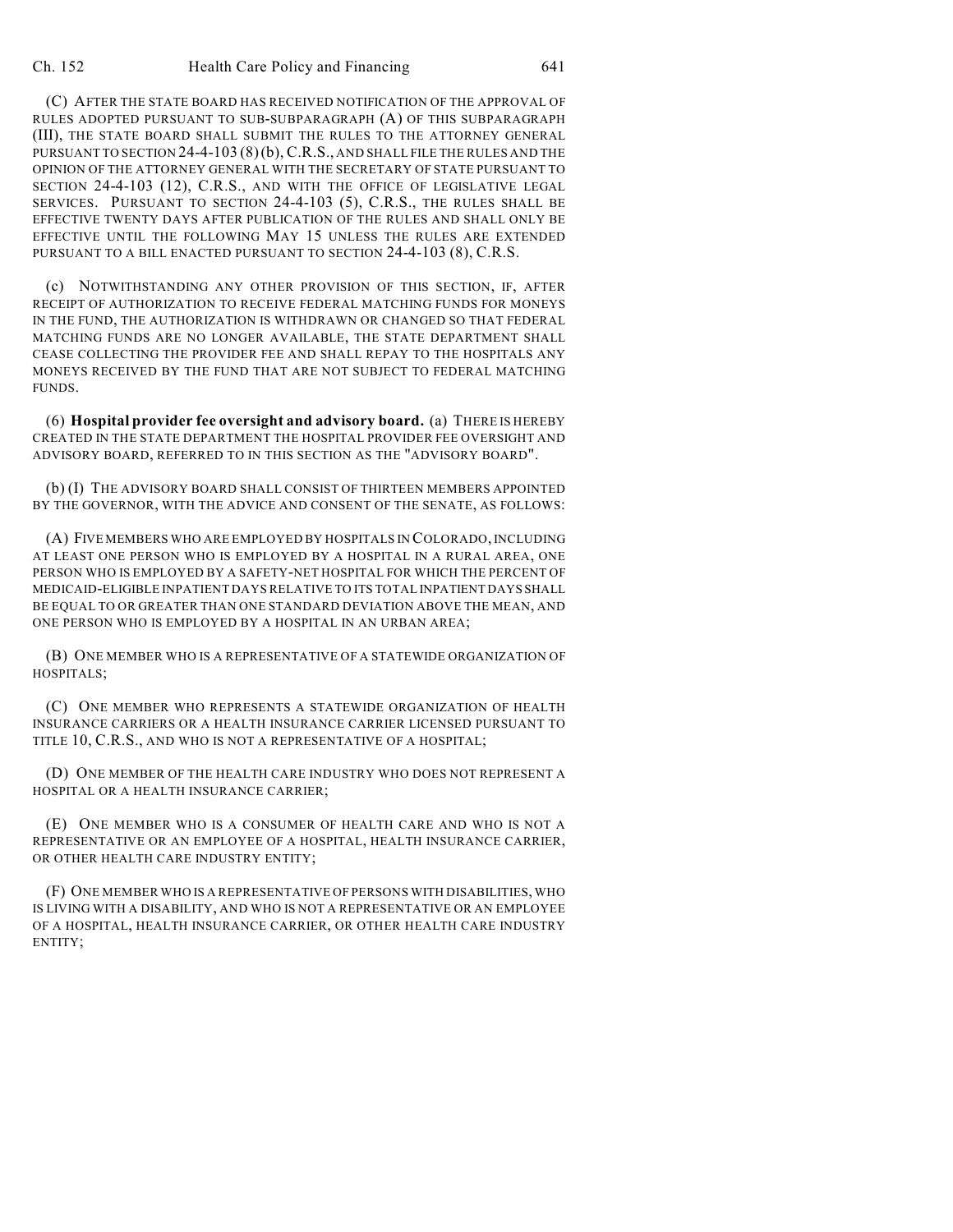(G) ONE MEMBER WHO IS A REPRESENTATIVE OF A BUSINESS THAT PURCHASES OR OTHERWISE PROVIDES HEALTH INSURANCE FOR ITS EMPLOYEES; AND

(H) TWO EMPLOYEES OF THE STATE DEPARTMENT.

(II) THE GOVERNOR SHALL CONSULT WITH REPRESENTATIVES OF A STATEWIDE ORGANIZATION OF HOSPITALS IN MAKING THE APPOINTMENTS PURSUANT TO SUB-SUBPARAGRAPHS (A) AND (B) OF SUBPARAGRAPH (I) OF THIS PARAGRAPH (b). NO MORE THAN SIX MEMBERS OF THE ADVISORY BOARD MAY BE MEMBERS OF THE SAME POLITICAL PARTY.

(III) MEMBERS OF THE ADVISORY BOARD SHALL SERVE AT THE PLEASURE OF THE GOVERNOR. IN MAKING THE APPOINTMENTS, THE GOVERNOR SHALL SPECIFY THAT FOUR MEMBERS SHALL SERVE INITIAL TERMS OF TWO YEARS AND THREE MEMBERS SHALL SERVE INITIAL TERMS OF THREE YEARS. ALL OTHER TERMS INCLUDING TERMS AFTER THE INITIAL TERMS SHALL BE FOUR YEARS. A MEMBER WHO IS APPOINTED TO FILL A VACANCY SHALL SERVE THE REMAINDER OF THE UNEXPIRED TERM OF THE FORMER MEMBER.

(IV) THE GOVERNOR SHALL DESIGNATE A CHAIR FROM AMONG THE MEMBERS OF THE ADVISORY BOARD APPOINTED PURSUANT TO SUB-SUBPARAGRAPHS (A) TO (G) OF SUBPARAGRAPH (I) OF THIS PARAGRAPH (b). THE ADVISORY BOARD SHALL ELECT A VICE-CHAIR FROM AMONG ITS MEMBERS.

(c) MEMBERS OF THE ADVISORY BOARD SHALL SERVE WITHOUT COMPENSATION BUT SHALL BE REIMBURSED FROM MONEYS IN THE FUND FOR ACTUAL AND NECESSARY EXPENSES INCURRED IN THE PERFORMANCE OF THEIR DUTIES PURSUANT TO THIS SECTION.

(d) THE ADVISORY BOARD MAY DIRECT THE STATE DEPARTMENT TO CONTRACT FOR A GROUP FACILITATOR TO ASSIST THE MEMBERS OF THE ADVISORY BOARD IN PERFORMING THEIR REQUIRED DUTIES.

(e) THE ADVISORY BOARD SHALL HAVE, AT A MINIMUM, THE FOLLOWING DUTIES:

(I) TO RECOMMEND TO THE STATE DEPARTMENT THE TIMING AND METHOD BY WHICH THE STATE DEPARTMENT SHALL ASSESS THE PROVIDER FEE AND THE AMOUNT OF THE FEE;

(II) IF REQUESTED BY THE HEALTH AND HUMAN SERVICES COMMITTEES OF THE SENATE OR HOUSE OF REPRESENTATIVES, OR ANY SUCCESSOR COMMITTEES, TO CONSULT WITH THE COMMITTEES ON ANY LEGISLATION THAT MAY IMPACT THE PROVIDER FEE OR HOSPITAL REIMBURSEMENTS ESTABLISHED PURSUANT TO THIS SECTION;

(III) TO RECOMMEND TO THE STATE DEPARTMENT CHANGES IN THE PROVIDER FEE THAT INCREASE THE NUMBER OF HOSPITALS BENEFITTING FROM THE USES OF THE PROVIDER FEE DESCRIBED IN SUBPARAGRAPHS (I) TO (V) OF PARAGRAPH (b) OF SUBSECTION (4) OF THIS SECTION OR THAT MINIMIZE THE NUMBER OF HOSPITALS THAT SUFFER LOSSES AS A RESULT OF PAYING THE PROVIDER FEE;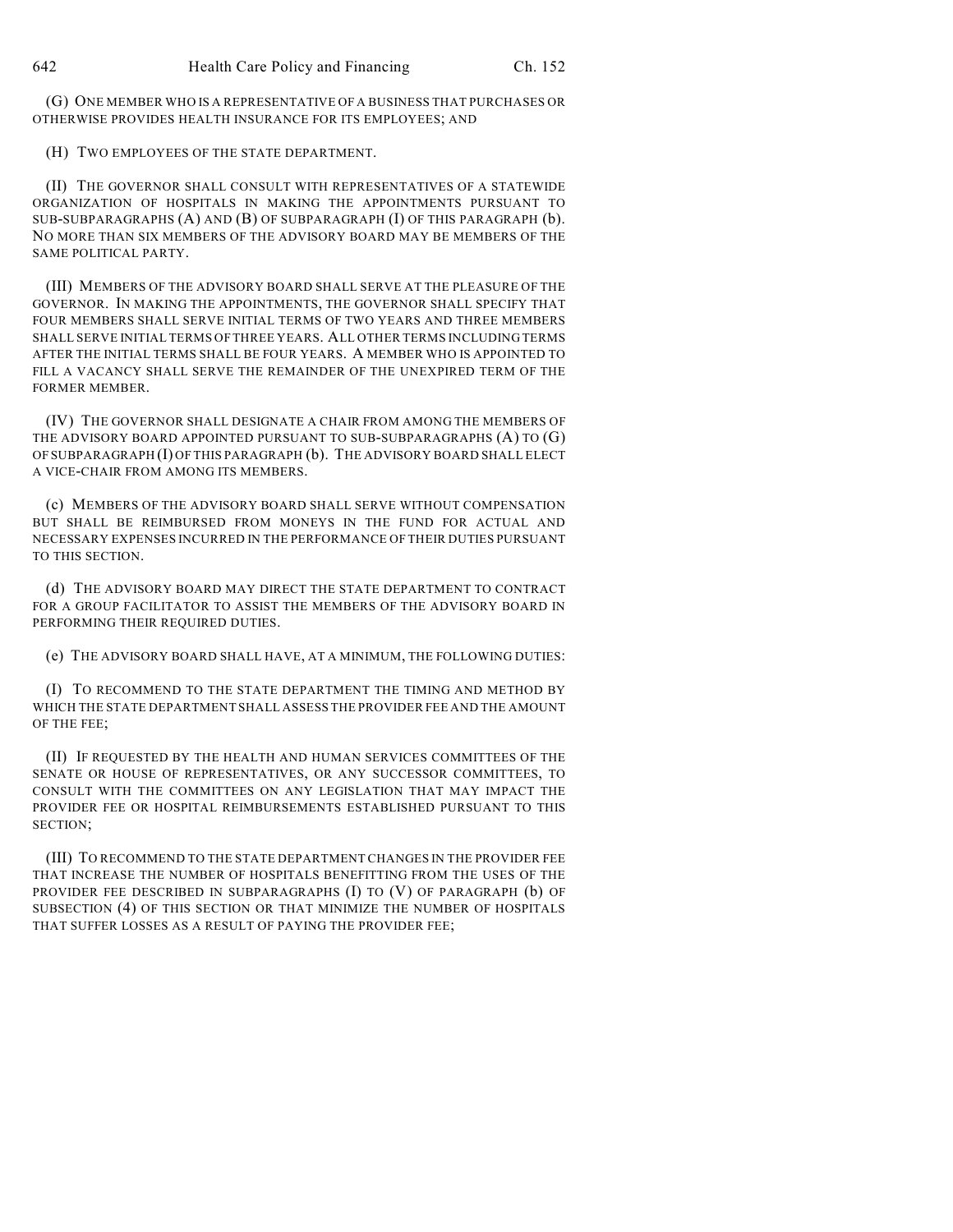(IV) TO RECOMMEND TO THE STATE DEPARTMENT REFORMS OR CHANGES TO THE INPATIENT HOSPITAL AND OUTPATIENT HOSPITAL REIMBURSEMENTS AND QUALITY INCENTIVE PAYMENTS MADE UNDER THE STATE MEDICAL ASSISTANCE PROGRAM TO INCREASE PROVIDER ACCOUNTABILITY, PERFORMANCE, AND REPORTING;

(V) TO RECOMMEND TO THE STATE DEPARTMENT THE SCHEDULE AND APPROACH TO THE IMPLEMENTATION OF SUBPARAGRAPHS (IV) AND (V) OF PARAGRAPH (b) OF SUBSECTION (4) OF THIS SECTION;

(VI) IF MONEYS IN THE FUND ARE INSUFFICIENT TO FULLY FUND ALL OF THE PURPOSES SPECIFIED IN PARAGRAPH (b) OF SUBSECTION (4) OF THIS SECTION, TO RECOMMEND TO THE STATE BOARD CHANGES TO THE EXPANDED ELIGIBILITY PROVISIONS DESCRIBED IN SUBPARAGRAPH (IV) OF PARAGRAPH (b) OF SUBSECTION (4) OF THIS SECTION;

(VII) TO PREPARE THE REPORTS SPECIFIED IN PARAGRAPH (f) OF THIS SUBSECTION (6);

(VIII) TO MONITOR THE IMPACT OF THE HOSPITAL PROVIDER FEE ON THE BROADER HEALTH CARE MARKETPLACE; AND

(IX) TO PERFORM ANY OTHER DUTIES REQUIRED TO FULFILL THE ADVISORY BOARD'S CHARGE OR THOSE ASSIGNED TO IT BY THE STATE BOARD OR THE EXECUTIVE DIRECTOR.

(f) ON OR BEFORE JANUARY 15, 2010, AND ON OR BEFORE JANUARY 15 EACH YEAR THEREAFTER, THE ADVISORY BOARD SHALL SUBMIT A WRITTEN REPORT TO THE HEALTH AND HUMAN SERVICES COMMITTEES OF THE SENATE AND THE HOUSE OF REPRESENTATIVES, OR ANY SUCCESSOR COMMITTEES, THE JOINT BUDGET COMMITTEE OF THE GENERAL ASSEMBLY, THE GOVERNOR, AND THE STATE BOARD. THE REPORT SHALL INCLUDE, BUT NEED NOT BE LIMITED TO:

(I) THE RECOMMENDATIONS MADE TO THE STATE BOARD PURSUANT TO THIS SECTION;

(II) A DESCRIPTION OF THE FORMULA FOR HOW THE PROVIDER FEE IS CALCULATED AND THE PROCESS BY WHICH THE PROVIDER FEE IS ASSESSED AND COLLECTED;

(III) AN ITEMIZATION OF THE TOTAL AMOUNT OF THE PROVIDER FEE PAID BY EACH HOSPITAL AND ANY PROJECTED REVENUE THAT EACH HOSPITAL IS EXPECTED TO RECEIVE DUE TO:

(A) THE INCREASED REIMBURSEMENTS MADE PURSUANT TO SUBPARAGRAPHS (I) AND (II) OF PARAGRAPH (b) OF SUBSECTION (4) OF THIS SECTION AND THE QUALITY INCENTIVE PAYMENTS MADE PURSUANT TO SUBPARAGRAPH (III) OF PARAGRAPH (b) OF SUBSECTION (4) OF THIS SECTION; AND

(B) THE INCREASED ELIGIBILITY DESCRIBED IN SUBPARAGRAPHS (IV) AND (V) OF PARAGRAPH (b) OF SUBSECTION (4) OF THIS SECTION;

(IV) AN ITEMIZATION OF THE COSTS INCURRED BY THE STATE DEPARTMENT IN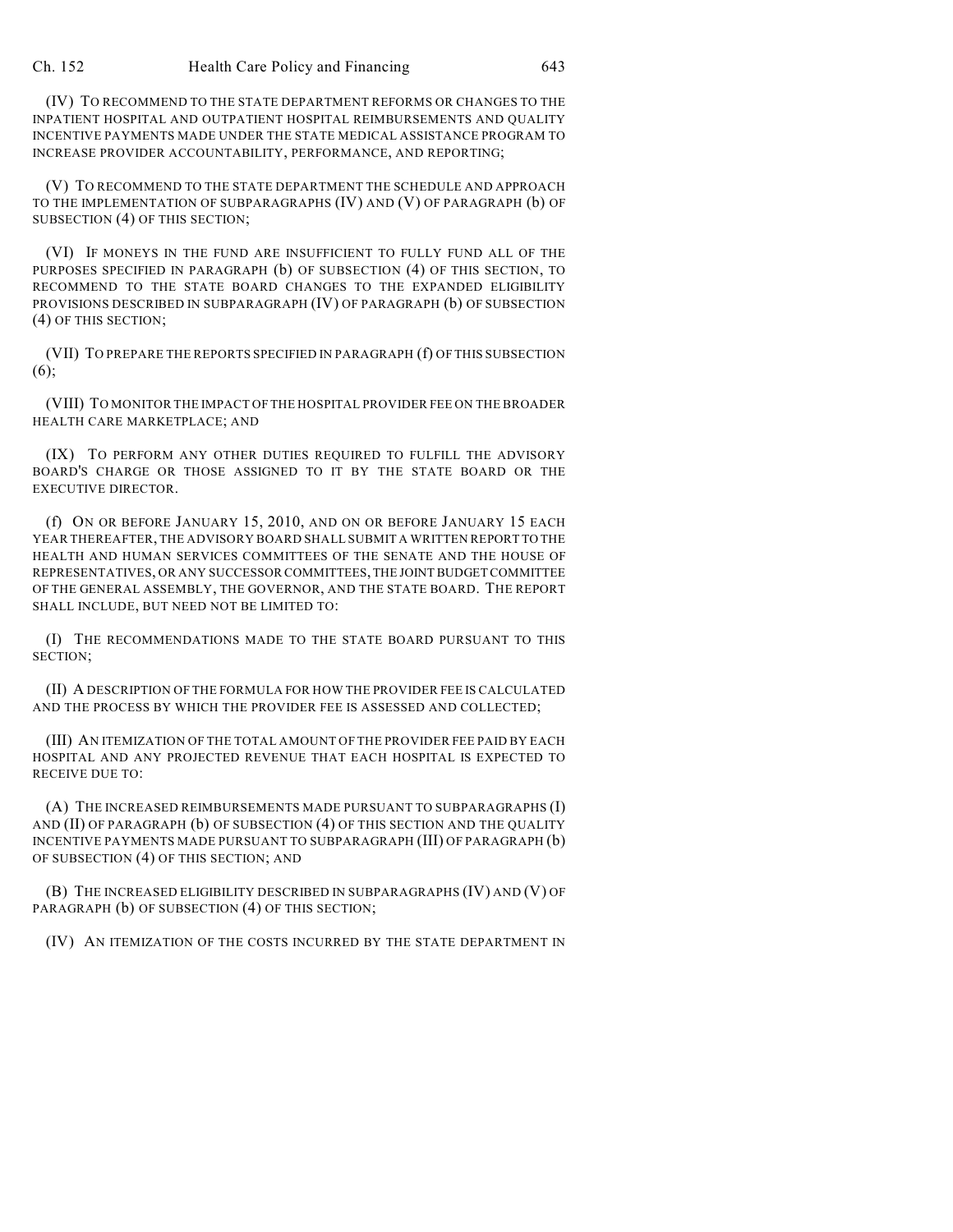IMPLEMENTING AND ADMINISTERING THE HOSPITAL PROVIDER FEE; AND

(V) ESTIMATES OF THE DIFFERENCES BETWEEN THE COST OF CARE PROVIDED AND THE PAYMENT RECEIVED BY HOSPITALS ON A PER-PATIENT BASIS, AGGREGATED FOR ALL HOSPITALS, FOR PATIENTS COVERED BY EACH OF THE FOLLOWING:

(A) MEDICAID;

(B) MEDICARE; AND

(C) ALL OTHERS PAYERS.

 $(g)$  (I) THIS SUBSECTION  $(6)$  IS REPEALED, EFFECTIVE JULY 1, 2019.

(II) PRIOR TO SAID REPEAL, THE ADVISORY BOARD SHALL BE REVIEWED AS PROVIDED IN SECTION 2-3-1203, C.R.S.

(7) **Notice to revisor of statutes - repeal.** (a) WITHIN SIXTY DAYS AFTER THE STATE DEPARTMENT RECEIVES AUTHORIZATION TO RECEIVE FEDERAL MATCHING FUNDS FOR THE MONEYS IN THE FUND, THE EXECUTIVE DIRECTOR SHALL SEND WRITTEN NOTICE TO THE REVISOR OF STATUTES, TO THE STATE AUDITOR, AND TO THE STATE TREASURER INFORMING THEM OF THE AUTHORIZATION.

(b) NOTWITHSTANDING THE PROVISIONS OF SUBSECTION (3) OF THIS SECTION, IF THE STATE TREASURER HAS NOT RECEIVED THE NOTICE REQUIRED BY PARAGRAPH (a) OF THIS SUBSECTION (7) BY JULY 1, 2011, THE STATE TREASURER SHALL RETURN ALL MONEYS CONTAINED IN THE FUND TO THE HOSPITALS THAT PAID THE PROVIDER FEE, TOGETHER WITH ANY INTEREST OR INCOME EARNED ON SUCH MONEYS.

(c) IF THE REVISOR OF STATUTES DOES NOT RECEIVE THE NOTICE REQUIRED BY PARAGRAPH (a) OF THIS SUBSECTION (7) BY JULY 1, 2012, THIS SECTION IS REPEALED, EFFECTIVE JULY 1, 2012.

(d) IF THE REVISOR OF STATUTES RECEIVES THE NOTICE REQUIRED BY PARAGRAPH (a) OF THIS SUBSECTION (7), THIS SUBSECTION (7) IS REPEALED, EFFECTIVE JULY 1 OF THE YEAR FOLLOWING THE RECEIPT OF THE NOTICE.

**SECTION 2.** 2-3-1203 (3), Colorado Revised Statutes, is amended BY THE ADDITION OF A NEW PARAGRAPH to read:

**2-3-1203. Sunset review of advisory committees.** (3) The following dates are the dates for which the statutory authorization for the designated advisory committees is scheduled for repeal:

(ff) JULY 1, 2019: THE HOSPITAL PROVIDER FEE OVERSIGHT AND ADVISORY BOARD, CREATED IN SECTION 25.5-4-402.3, C.R.S.

**SECTION 3.** 25.5-3-108, Colorado Revised Statutes, is amended BY THE ADDITION OF A NEW SUBSECTION to read:

**25.5-3-108. Responsibility of the department of health care policy and**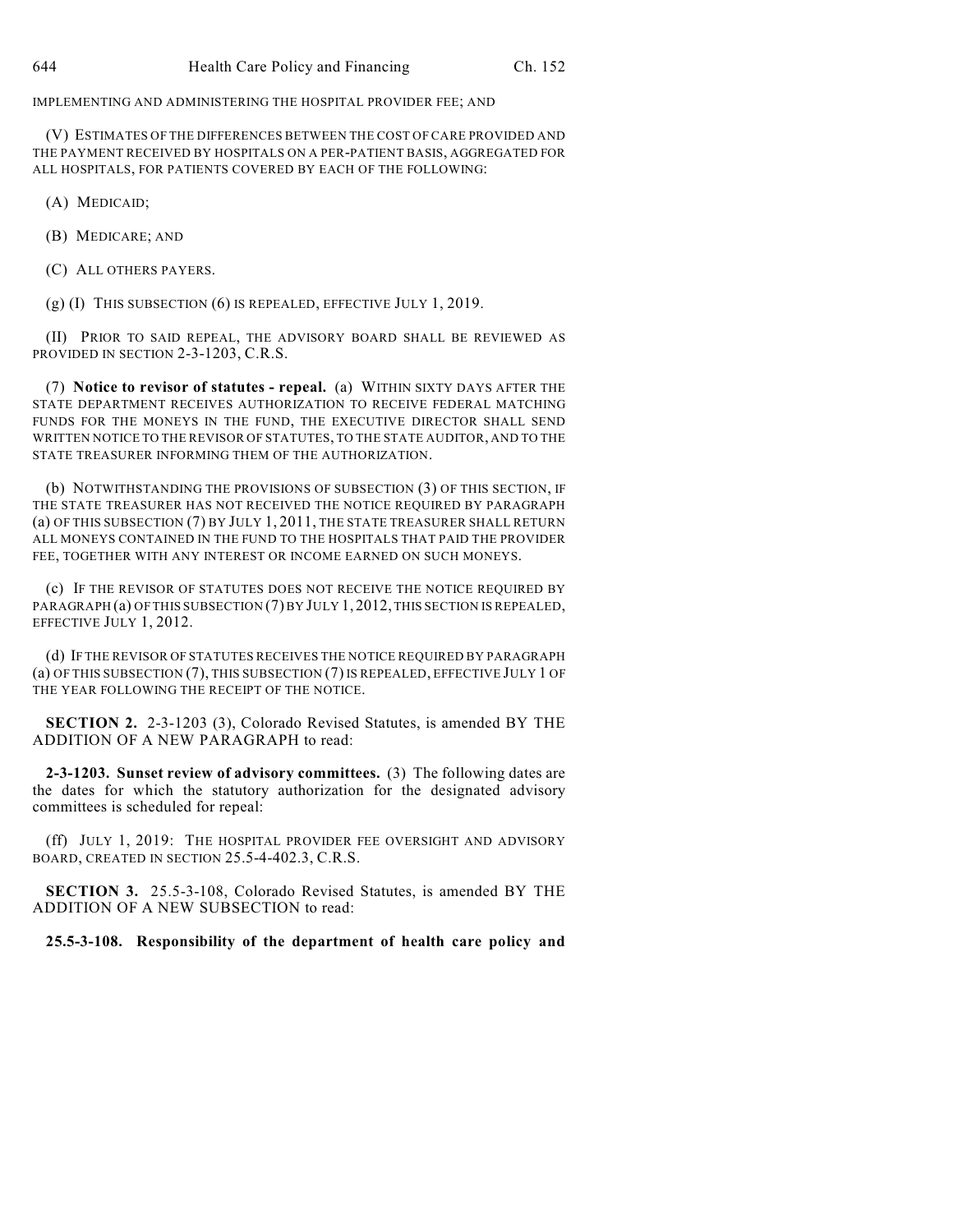**financing - provider reimbursement.** (17) SUBJECT TO ADEQUATE FUNDING MADE AVAILABLE UNDER SECTION 25.5-4-402.3, THE STATE DEPARTMENT SHALL INCREASE HOSPITAL REIMBURSEMENTS UP TO ONE HUNDRED PERCENT OF HOSPITAL COSTS FOR PROVIDING MEDICAL CARE UNDER THE PROGRAM.

**SECTION 4.** 25.5-4-402 (1), Colorado Revised Statutes, is amended, and the said 25.5-4-402 is further amended BY THE ADDITION OF A NEW SUBSECTION, to read:

**25.5-4-402. Providers - hospital reimbursement - rules.** (1) FOR ALL LICENSED OR CERTIFIED HOSPITALS CONTRACTING FOR SERVICES UNDER THIS ARTICLE AND ARTICLES 5 AND 6 OF THIS TITLE, EXCEPT THOSE HOSPITALS OPERATED BY THE DEPARTMENT OF HUMAN SERVICES OR THOSE HOSPITALS DEEMED EXEMPT BY THE STATE BOARD, the state department shall pay all licensed or certified hospitals under this article and articles 5 and 6 of this title, except those hospitals operated by the department of human services, FOR INPATIENT HOSPITAL SERVICES pursuant to a system of prospective payment, generally based on the elements of the medicare system of A diagnosis-related groups GROUP SYSTEM. The state department shall develop and administer a system for assuring ENSURING appropriate utilization and quality of care provided by those providers who are reimbursed pursuant to the system of prospective payment developed under this section. SUBJECT TO AVAILABLE APPROPRIATIONS, THE STATE DEPARTMENT MAY ALSO MAKE SUPPLEMENTAL MEDICAID PAYMENTS TO CERTAIN HOSPITALS. The state board shall promulgate rules to provide for the implementation of this section.

(3) (a) IN ADDITION TO THE REIMBURSEMENT RATE PROCESS DESCRIBED IN SUBSECTION (1) OF THIS SECTION AND SUBJECT TO ADEQUATE FUNDING MADE AVAILABLE PURSUANT TO SECTION 25.5-4-402.3, THE STATE DEPARTMENT SHALL PAY AN ADDITIONAL AMOUNT BASED UPON PERFORMANCE TO THOSE HOSPITALS THAT PROVIDE SERVICES THAT IMPROVE HEALTH CARE OUTCOMES FOR THEIR PATIENTS. THIS AMOUNT SHALL BE DETERMINED BY THE STATE DEPARTMENT BASED UPON NATIONALLY RECOGNIZED PERFORMANCE MEASURES ESTABLISHED IN RULES ADOPTED BY THE STATE BOARD. THE STATE QUALITY STANDARDS SHALL BE CONSISTENT WITH FEDERAL QUALITY STANDARDS PUBLISHED BY AN ORGANIZATION WITH EXPERTISE IN HEALTH CARE QUALITY, INCLUDING BUT NOT LIMITED TO, THE CENTERS FOR MEDICARE AND MEDICAID SERVICES, THE AGENCY FOR HEALTHCARE RESEARCH AND QUALITY, OR THE NATIONAL QUALITY FORUM.

(b) THE AMOUNT OF THE PAYMENTS MADE PURSUANT TO THIS SUBSECTION (3) SHALL BE COMPUTED ANNUALLY. FOR THE FIRST TWO FISCAL YEARS THAT PAYMENTS ARE MADE PURSUANT TO THIS SUBSECTION (3), THE TOTAL AMOUNT OF THE PAYMENTS SHALL BE UP TO FIVE PERCENT OF THE TOTAL REIMBURSEMENTS MADE TO HOSPITALS IN THE PREVIOUS YEAR. FOR EACH FISCAL YEAR AFTER THE FIRST TWO FISCAL YEARS, THE TOTAL AMOUNT OF THE PAYMENTS SHALL BE UP TO SEVEN PERCENT OF THE TOTAL REIMBURSEMENTS MADE TO HOSPITALS IN THE PREVIOUS YEAR.

**SECTION 5.** 25.5-5-201 (1) (m) (I) and (1) (o), Colorado Revised Statutes, are amended, and the said 25.5-5-201 (1) is further amended BY THE ADDITION OF THE FOLLOWING NEW PARAGRAPHS, to read: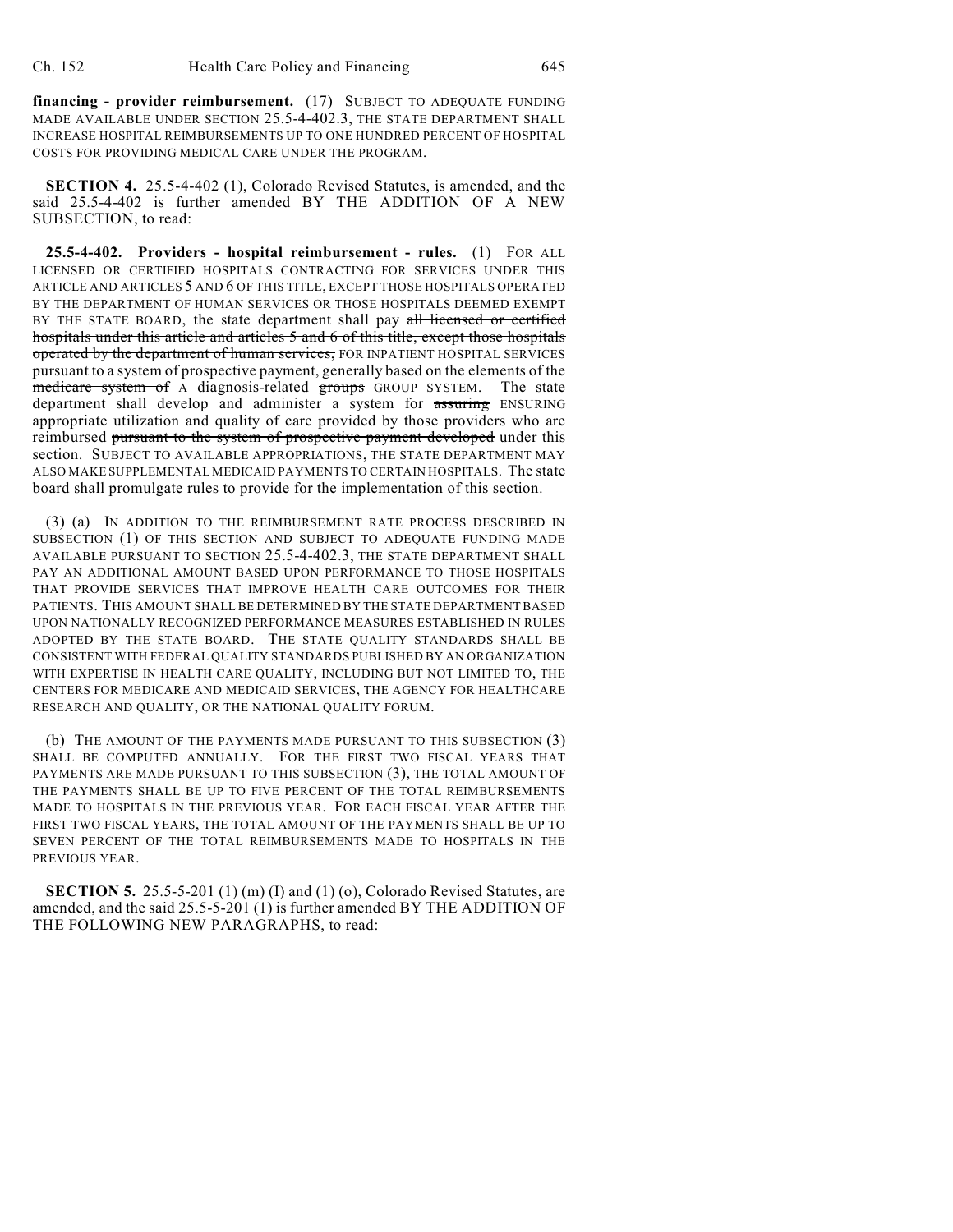**25.5-5-201. Optional provisions - optional groups - repeal.** (1) The federal government allows the state to select optional groups to receive medical assistance. Pursuant to federal law, any person who is eligible for medical assistance under the optional groups specified in this section shall receive both the mandatory services specified in sections 25.5-5-102 and 25.5-5-103 and the optional services specified in sections 25.5-5-202 and 25.5-5-203. Subject to the availability of federal financial aid funds, the following are the individuals or groups that Colorado has selected as optional groups to receive medical assistance pursuant to this article and articles 4 and 6 of this title:

(m) (I) (A) Parents of children who are eligible for the medical assistance program or the children's basic health plan, article 8 of this title, whose family income does not exceed a specified percent of the federal poverty level, adjusted for family size, as set by the state board by rule, which percentage shall be not less than sixty ONE HUNDRED percent.

(B) NOTWITHSTANDING THE PROVISIONS OF SUB-SUBPARAGRAPH (A) OF THIS SUBPARAGRAPH (I), IF THE MONEYS IN THE HOSPITAL PROVIDER FEE CASH FUND ESTABLISHED PURSUANT TO SECTION 25.5-4-402.3 (4), TOGETHER WITH THE CORRESPONDING FEDERAL MATCHING FUNDS, ARE INSUFFICIENT TO FULLY FUND ALL OF THE PURPOSES DESCRIBED IN SECTION 25.5-4-402.3 (4) (b), AFTER RECEIVING RECOMMENDATIONS FROM THE HOSPITAL PROVIDER FEE OVERSIGHT AND ADVISORY BOARD ESTABLISHED PURSUANT TO SECTION 25.5-4-402.3 (6), FOR PARENTS OF CHILDREN ELIGIBLE FOR THE MEDICAL ASSISTANCE PROGRAM OR THE CHILDREN'S BASIC HEALTH PLAN, THE STATE BOARD BY RULE ADOPTED PURSUANT TO THE PROVISIONS OF SECTION 25.5-4-402.3 (5) (b) (III) MAY REDUCE THE MEDICAL BENEFITS OFFERED TO SUCH PARENT WHOSE FAMILY INCOME EXCEEDS SIXTY PERCENT OF THE FEDERAL POVERTY LEVEL OR REDUCE THE PERCENTAGE OF THE FEDERAL POVERTY LEVEL TO BELOW ONE HUNDRED PERCENT, BUT THE PERCENTAGE SHALL NOT BE REDUCED TO BELOW SIXTY PERCENT.

(C) NOTWITHSTANDING THE PROVISIONS OF SUB-SUBPARAGRAPH (A) OF THIS SUBPARAGRAPH (I), UNTIL THE STATE DEPARTMENT RECEIVES FEDERAL AUTHORIZATION TO INCREASE THE PERCENTAGE OF THE FEDERAL POVERTY RATE FOR PARENTS OF CHILDREN ELIGIBLE FOR THE MEDICAL ASSISTANCE PROGRAM OR THE CHILDREN'S BASIC HEALTH PLAN, THE PERCENTAGE OF THE FEDERAL POVERTY LEVEL SHALL BE NOT LESS THAN SIXTY PERCENT. WITHIN SIXTY DAYS AFTER THE STATE DEPARTMENT RECEIVES AUTHORIZATION TO INCREASE THE PERCENTAGE OF THE FEDERAL POVERTY LEVEL, THE EXECUTIVE DIRECTOR SHALL SEND WRITTEN NOTICE TO THE REVISOR OF STATUTES INFORMING HIM OR HER OF THE AUTHORIZATION. THIS SUB-SUBPARAGRAPH (C) IS REPEALED, EFFECTIVE THE JULY 1 FOLLOWING THE RECEIPT OF THE NOTICE TO THE REVISOR OF STATUTES.

(o) (I) Individuals with disabilities who are participating in the medicaid buy-in program established in part 14 of article 6 of this title.

(II) NOTWITHSTANDING THE PROVISIONS OF SUBPARAGRAPH (I) OF THIS PARAGRAPH (o), IF THE MONEYS IN THE HOSPITAL PROVIDER FEE CASH FUND ESTABLISHED PURSUANT TO SECTION 25.5-4-402.3 (4), TOGETHER WITH THE CORRESPONDING FEDERAL MATCHING FUNDS, ARE INSUFFICIENT TO FULLY FUND ALL OF THE PURPOSES DESCRIBED IN SECTION 25.5-4-402.3 (4) (b), AFTER RECEIVING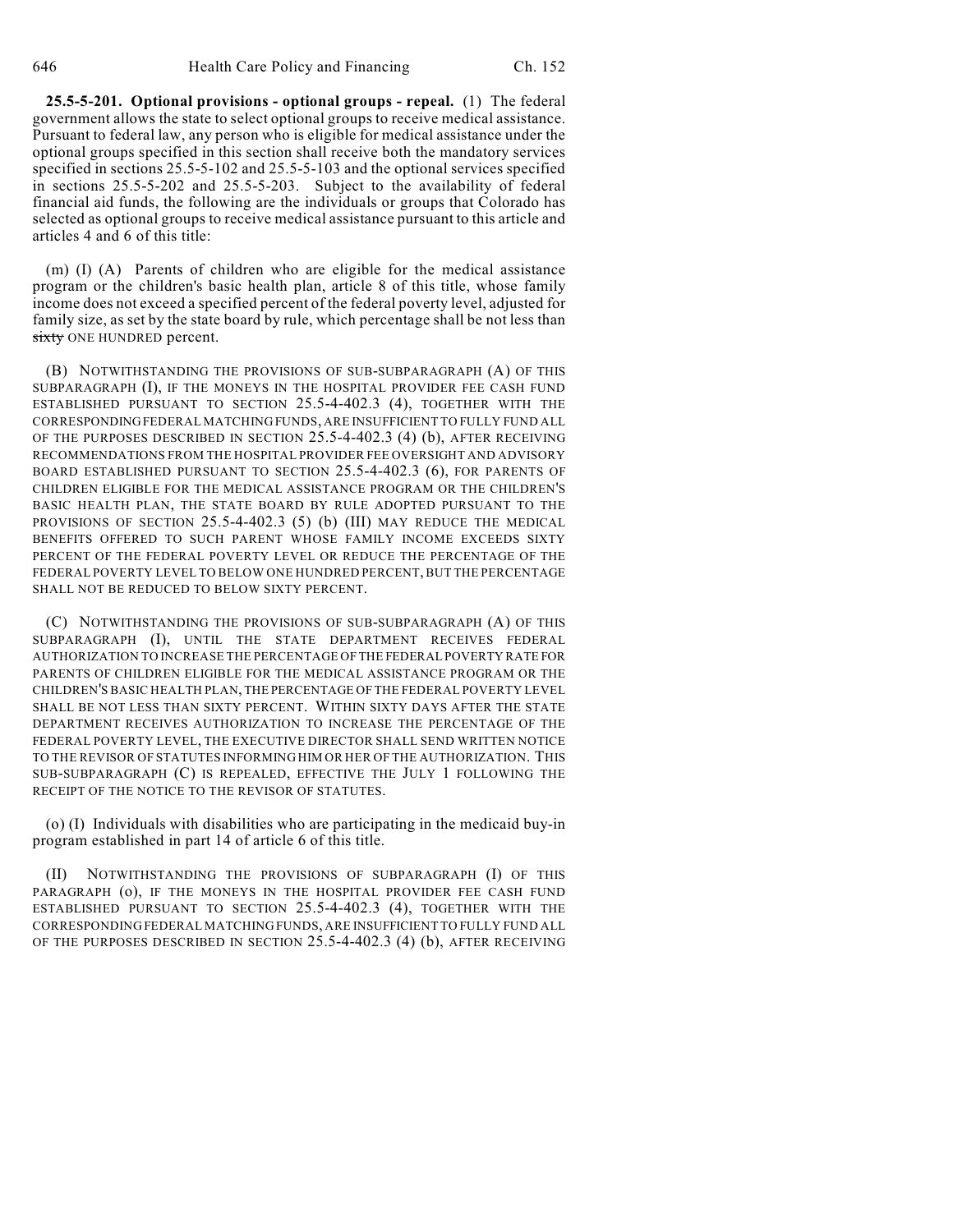RECOMMENDATIONS FROM THE HOSPITAL PROVIDER FEE OVERSIGHT AND ADVISORY BOARD ESTABLISHED PURSUANT TO SECTION 25.5-4-402.3 (6), FOR INDIVIDUALS WITH DISABILITIES WHO ARE PARTICIPATING IN THE MEDICAID BUY-IN PROGRAM ESTABLISHED IN PART 14 OF ARTICLE 6 OF THIS TITLE, THE STATE BOARD BY RULE ADOPTED PURSUANT TO THE PROVISIONS OF SECTION 25.5-4-402.3 (5) (b) (III) MAY REDUCE THE MEDICAL BENEFITS OFFERED OR THE PERCENTAGE OF THE FEDERAL POVERTY LEVEL TO BELOW FOUR HUNDRED FIFTY PERCENT OR MAY ELIMINATE THIS ELIGIBILITY GROUP.

(III) (A) NOTWITHSTANDING THE PROVISION OF SUBPARAGRAPH (I) OF THIS PARAGRAPH (o), INDIVIDUALS WITH DISABILITIES WHO ARE PARTICIPATING IN THE MEDICAID BUY-IN PROGRAM ESTABLISHED IN PART 14 OF ARTICLE 6 OF THIS TITLE SHALL ONLY BE ELIGIBLE FOR BENEFITS UNDER THE MEDICAL ASSISTANCE PROGRAM IF THE STATE DEPARTMENT RECEIVES FEDERAL AUTHORIZATION FOR SUCH ELIGIBILITY.

(B) WITHIN SIXTY DAYS AFTER THE STATE DEPARTMENT RECEIVES AUTHORIZATION TO PROVIDE MEDICAL BENEFITS TO INDIVIDUALS WITH DISABILITIES WHO ARE PARTICIPATING IN THE MEDICAID BUY-IN PROGRAM ESTABLISHED IN PART 14 OF ARTICLE 6 OF THIS TITLE, THE EXECUTIVE DIRECTOR SHALL SEND WRITTEN NOTICE TO THE REVISOR OF STATUTES INFORMING HIM OR HER OF THE AUTHORIZATION.

(C) THIS SUBPARAGRAPH (III) IS REPEALED, EFFECTIVE THE JULY 1 FOLLOWING THE RECEIPT OF THE NOTICE TO THE REVISOR OF STATUTES.

(p) (I) SUBJECT TO FEDERAL APPROVAL, PERSONS OVER EIGHTEEN YEARS OF AGE WHO ARE CHILDLESS OR WITHOUT A DEPENDENT CHILD IN THE HOME WHOSE FAMILY INCOME DOES NOT EXCEED A SPECIFIED PERCENTAGE OF THE FEDERAL POVERTY LEVEL, ADJUSTED FOR FAMILY SIZE AND AS SET BY THE STATE BOARD BY RULE, WHICH PERCENTAGE SHALL BE NOT LESS THAN ONE HUNDRED PERCENT.

(II) NOTWITHSTANDING THE PROVISIONS OF SUBPARAGRAPH (I) OF THIS PARAGRAPH (p), IF THE MONEYS IN THE HOSPITAL PROVIDER FEE CASH FUND ESTABLISHED PURSUANT TO SECTION 25.5-4-402.3 (4), TOGETHER WITH THE CORRESPONDING FEDERAL MATCHING FUNDS, ARE INSUFFICIENT TO FULLY FUND ALL OF THE PURPOSES DESCRIBED IN SECTION 25.5-4-402.3 (4) (b), AFTER RECEIVING RECOMMENDATIONS FROM THE HOSPITAL PROVIDER FEE OVERSIGHT AND ADVISORY BOARD ESTABLISHED PURSUANT TO SECTION 25.5-4-402.3 (6), FOR CHILDLESS PERSONS OR FOR PERSONS WITHOUT A DEPENDENT CHILD IN THE HOME, THE STATE BOARD BY RULE ADOPTED PURSUANT TO THE PROVISIONS OF SECTION 25.5-4-402.3 (5) (b) (III) MAY REDUCE THE MEDICAL BENEFITS OFFERED OR THE PERCENTAGE OF THE FEDERAL POVERTY LEVEL TO BELOW ONE HUNDRED PERCENT OR MAY ELIMINATE THIS ELIGIBILITY GROUP.

(III) (A) NOTWITHSTANDING THE PROVISION OF SUBPARAGRAPH (I) OF THIS PARAGRAPH (p), PERSONS OVER EIGHTEEN YEARS OF AGE WHO ARE CHILDLESS OR WITHOUT A DEPENDENT CHILD IN THE HOME SHALL ONLY BE ELIGIBLE FOR BENEFITS UNDER THE MEDICAL ASSISTANCE PROGRAM IF THE STATE DEPARTMENT RECEIVES FEDERAL AUTHORIZATION FOR SUCH ELIGIBILITY.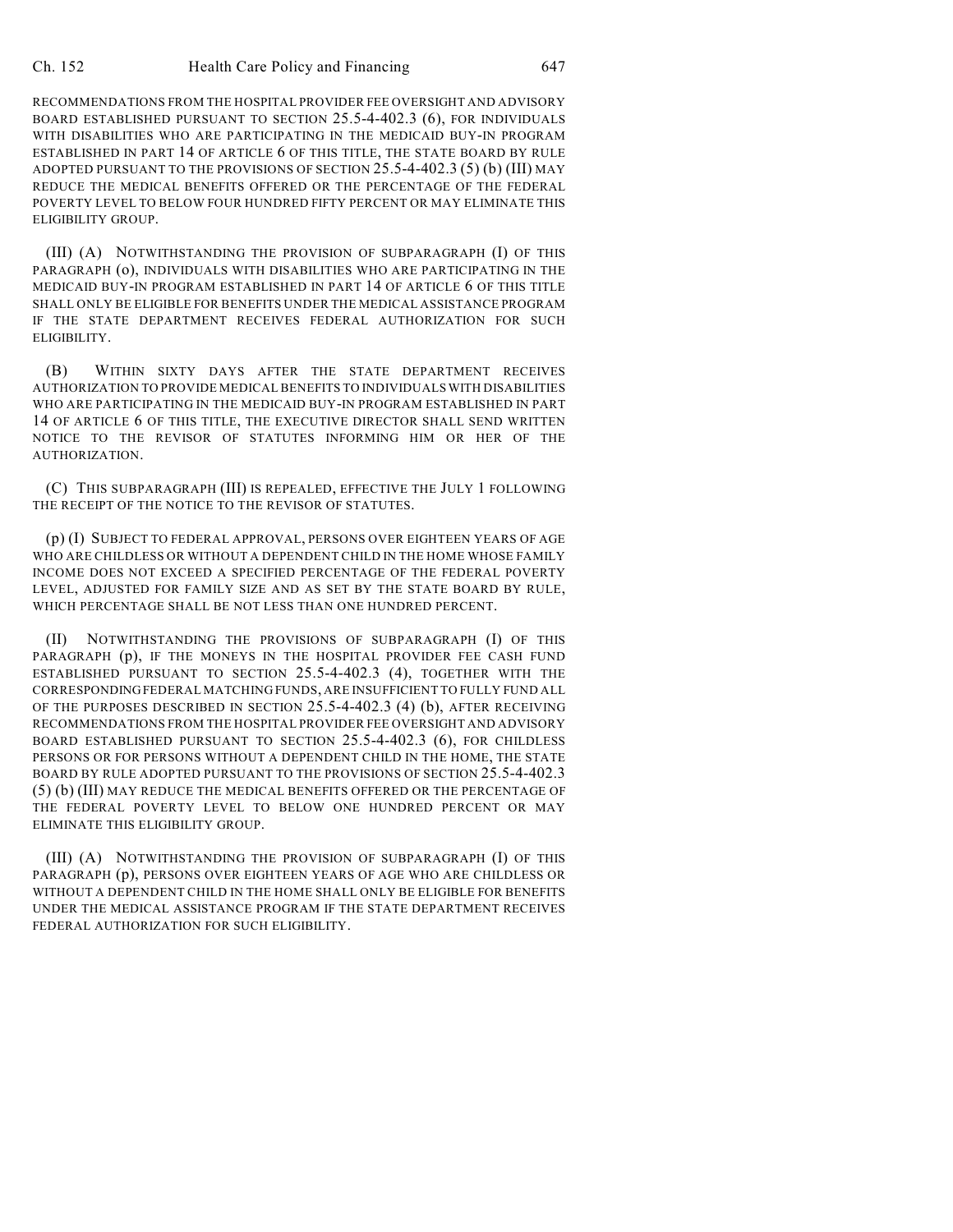(B) WITHIN SIXTY DAYS AFTER THE STATE DEPARTMENT RECEIVES AUTHORIZATION TO PROVIDE MEDICAL BENEFITS TO PERSONS OVER EIGHTEEN YEARS OF AGE WHO ARE CHILDLESS OR WITHOUT A DEPENDENT CHILD IN THE HOME, THE EXECUTIVE DIRECTOR SHALL SEND WRITTEN NOTICE TO THE REVISOR OF STATUTES INFORMING HIM OR HER OF THE AUTHORIZATION.

(C) THIS SUBPARAGRAPH (III) IS REPEALED, EFFECTIVE THE JULY 1 FOLLOWING THE RECEIPT OF THE NOTICE TO THE REVISOR OF STATUTES.

(q) CHILDREN WHO ARE CONTINUOUSLY ELIGIBLE FOR TWELVE MONTHS PURSUANT TO SECTION 25.5-5-204.5.

(r) (I) PERSONS ELIGIBLE FOR A MEDICAID BUY-IN PROGRAM ESTABLISHED PURSUANT TO SECTION 25.5-5-206 WHOSE FAMILY INCOME DOES NOT EXCEED A SPECIFIED PERCENTAGE OF THE FEDERAL POVERTY LEVEL, ADJUSTED FOR FAMILY SIZE AND AS SET BY THE STATE BOARD BY RULE, WHICH PERCENTAGE SHALL BE NOT MORE THAN FOUR HUNDRED FIFTY PERCENT.

(II) NOTWITHSTANDING THE PROVISIONS OF SUBPARAGRAPH (I) OF THIS PARAGRAPH (r), IF THE MONEYS IN THE HOSPITAL PROVIDER FEE CASH FUND ESTABLISHED PURSUANT TO SECTION 25.5-4-402.3 (4), TOGETHER WITH THE CORRESPONDING FEDERAL MATCHING FUNDS, ARE INSUFFICIENT TO FULLY FUND ALL OF THE PURPOSES DESCRIBED IN SECTION 25.5-4-402.3 (4) (b), AFTER RECEIVING RECOMMENDATIONS FROM THE HOSPITAL PROVIDER FEE OVERSIGHT AND ADVISORY BOARD ESTABLISHED PURSUANT TO SECTION 25.5-4-402.3 (6), FOR PERSONS ELIGIBLE FOR A MEDICAID BUY-IN PROGRAM ESTABLISHED PURSUANT TO SECTION 25.5-5-206, THE STATE BOARD BY RULE ADOPTED PURSUANT TO THE PROVISIONS OF SECTION 25.5-4-402.3 (5) (b) (III) MAY REDUCE THE MEDICAL BENEFITS OFFERED, OR THE PERCENTAGE OF THE FEDERAL POVERTY LEVEL, OR MAY ELIMINATE THIS ELIGIBILITY GROUP.

(III) (A) NOTWITHSTANDING THE PROVISION OF SUBPARAGRAPH (I) OF THIS PARAGRAPH (r), PERSONS ELIGIBLE FOR A MEDICAID BUY-IN PROGRAM ESTABLISHED PURSUANT TO SECTION 25.5-5-206 SHALL ONLY BE ELIGIBLE FOR BENEFITS UNDER THE MEDICAL ASSISTANCE PROGRAM IF THE STATE DEPARTMENT RECEIVES FEDERAL AUTHORIZATION FOR SUCH ELIGIBILITY.

(B) WITHIN SIXTY DAYS AFTER THE STATE DEPARTMENT RECEIVES AUTHORIZATION TO PROVIDE MEDICAL BENEFITS TO PERSONS ELIGIBLE FOR A MEDICAID BUY-IN PROGRAM ESTABLISHED PURSUANT TO SECTION 25.5-5-206, THE EXECUTIVE DIRECTOR SHALL SEND WRITTEN NOTICE TO THE REVISOR OF STATUTES INFORMING HIM OR HER OF THE AUTHORIZATION.

(C) THIS SUBPARAGRAPH (III) IS REPEALED, EFFECTIVE THE JULY 1 FOLLOWING THE RECEIPT OF THE NOTICE TO THE REVISOR OF STATUTES.

**SECTION 6.** Part 2 of article 5 of title 25.5, Colorado Revised Statutes, is amended BY THE ADDITION OF THE FOLLOWING NEW SECTIONS to read:

**25.5-5-204.5. Continuous eligibility - children - repeal.** (1) A CHILD WHO IS DETERMINED TO BE ELIGIBLE FOR BENEFITS UNDER THIS ARTICLE OR UNDER ARTICLE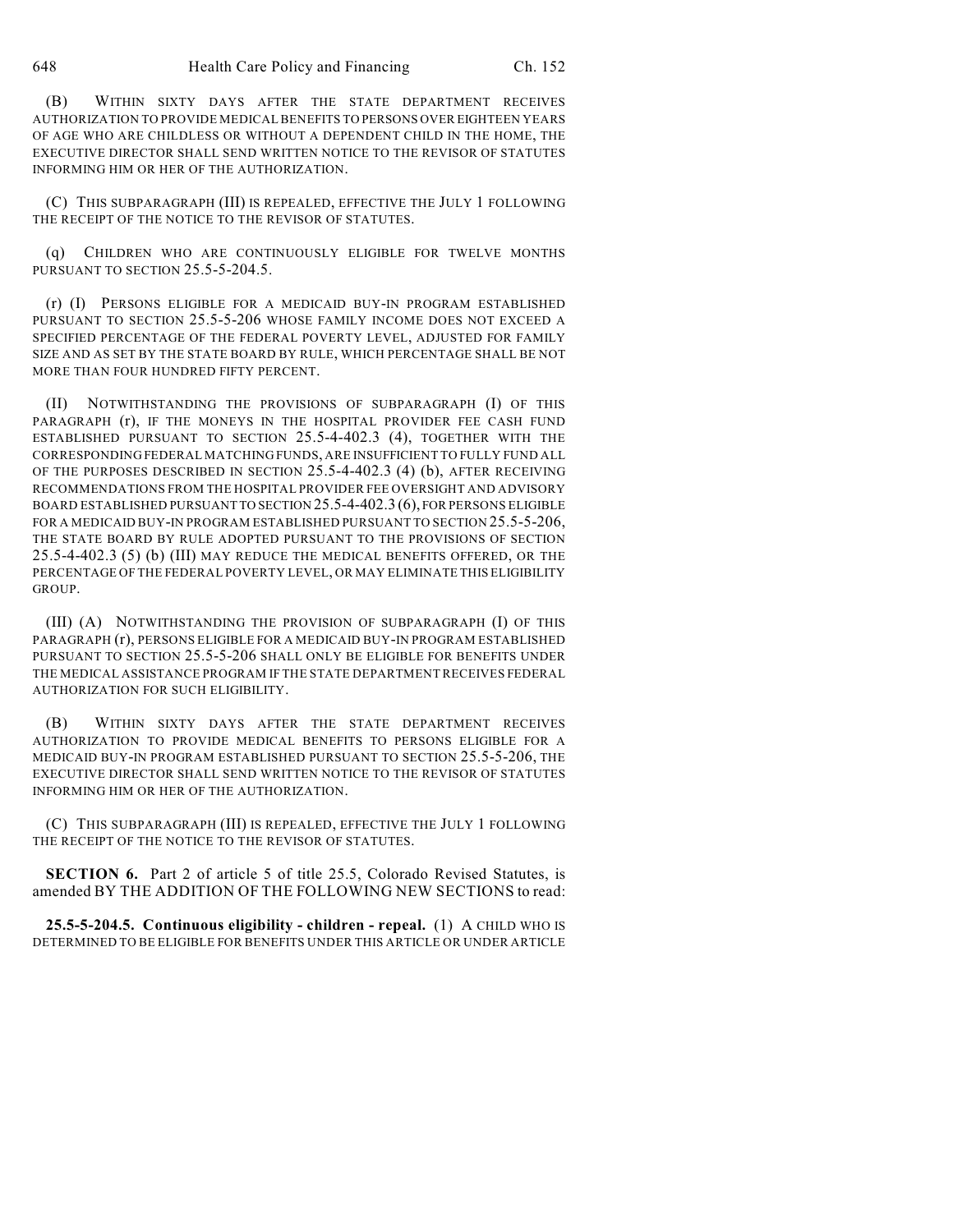4 OR 6 OF THIS TITLE SHALL REMAIN ELIGIBLE FOR TWELVE MONTHS SUBSEQUENT TO THE LAST DAY OF THE MONTH IN WHICH THE CHILD WAS ENROLLED; EXCEPT THAT A CHILD SHALL NO LONGER BE ELIGIBLE AND SHALL BE DISENROLLED FROM THE STATE MEDICAL ASSISTANCE PROGRAM IF THE STATE DEPARTMENT BECOMES AWARE OF OR IS NOTIFIED THAT THE CHILD HAS MOVED OUT OF THE STATE OR HAS REACHED NINETEEN YEARS OF AGE.

(2) NOTWITHSTANDING THE PROVISIONS OF SUBSECTION (1) OF THIS SECTION, IF THE MONEYS IN THE HOSPITAL PROVIDER FEE CASH FUND ESTABLISHED PURSUANT TO SECTION 25.5-4-402.3 (4), TOGETHER WITH THE CORRESPONDING FEDERAL MATCHING FUNDS, ARE INSUFFICIENT TO FULLY FUND ALL OF THE PURPOSES DESCRIBED IN SECTION 25.5-4-402.3 (4) (b), AFTER RECEIVING RECOMMENDATIONS FROM THE HOSPITAL PROVIDER FEE OVERSIGHT AND ADVISORY BOARD ESTABLISHED PURSUANT TO SECTION 25.5-4-402.3 (6), THE STATE BOARD BY RULE ADOPTED PURSUANT TO THE PROVISIONS OF SECTION 25.5-4-402.3 (5) (b) (III) MAY ELIMINATE THE CONTINUOUS ENROLLMENT REQUIREMENT PURSUANT TO THIS SECTION.

(3) (a) NOTWITHSTANDING THE PROVISIONS OF SUBSECTION (1) OF THIS SECTION, CONTINUOUS ELIGIBILITY FOR CHILDREN SHALL ONLY BE EFFECTIVE IF THE STATE DEPARTMENT RECEIVES FEDERAL AUTHORIZATION FOR SUCH ELIGIBILITY.

(b) WITHIN SIXTY DAYS AFTER THE STATE DEPARTMENT RECEIVES AUTHORIZATION TO PROVIDE CONTINUOUS ELIGIBILITY FOR CHILDREN, THE EXECUTIVE DIRECTOR SHALL SEND WRITTEN NOTICE TO THE REVISOR OF STATUTES INFORMING HIM OR HER OF THE AUTHORIZATION.

(c) THIS SUBSECTION (3) IS REPEALED, EFFECTIVE THE JULY 1 FOLLOWING THE RECEIPT OF THE NOTICE TO THE REVISOR OF STATUTES.

**25.5-5-206. Medicaid buy-in program - disabled children - disabled adults - federal authorization - rules.** (1) (a) SUBJECT TO AVAILABLE APPROPRIATIONS, THE STATE DEPARTMENT IS AUTHORIZED TO SEEK FEDERAL AUTHORIZATION TO AND TO ESTABLISH A MEDICAID BUY IN PROGRAM OR PROGRAMS FOR:

(I) DISABLED CHILDREN; OR

(II) DISABLED ADULTS WHO DO NOT QUALIFY FOR THE MEDICAID BUY-IN PROGRAM ESTABLISHED PURSUANT TO PART 14 OF ARTICLE 6 OF THIS TITLE.

(b) THE MEDICAID BUY-IN PROGRAM OR PROGRAMS ESTABLISHED PURSUANT TO PARAGRAPH (a) OF THIS SUBSECTION (1) MAY PROVIDE FOR PREMIUM AND COST-SHARING CHARGES ON A SLIDING FEE SCALE BASED UPON A FAMILY'S INCOME.

(2) THE STATE BOARD SHALL PROMULGATE RULES CONSISTENT WITH ANY FEDERAL AUTHORIZATION TO IMPLEMENT AND ADMINISTER THE MEDICAID BUY-IN PROGRAM OR PROGRAMS ESTABLISHED PURSUANT TO PARAGRAPH (a) OF SUBSECTION (1) OF THIS SECTION.

**SECTION 7.** 25.5-6-1403 (2), Colorado Revised Statutes, is amended to read:

**25.5-6-1403. Waivers and amendments.** (2) If approved by the joint budget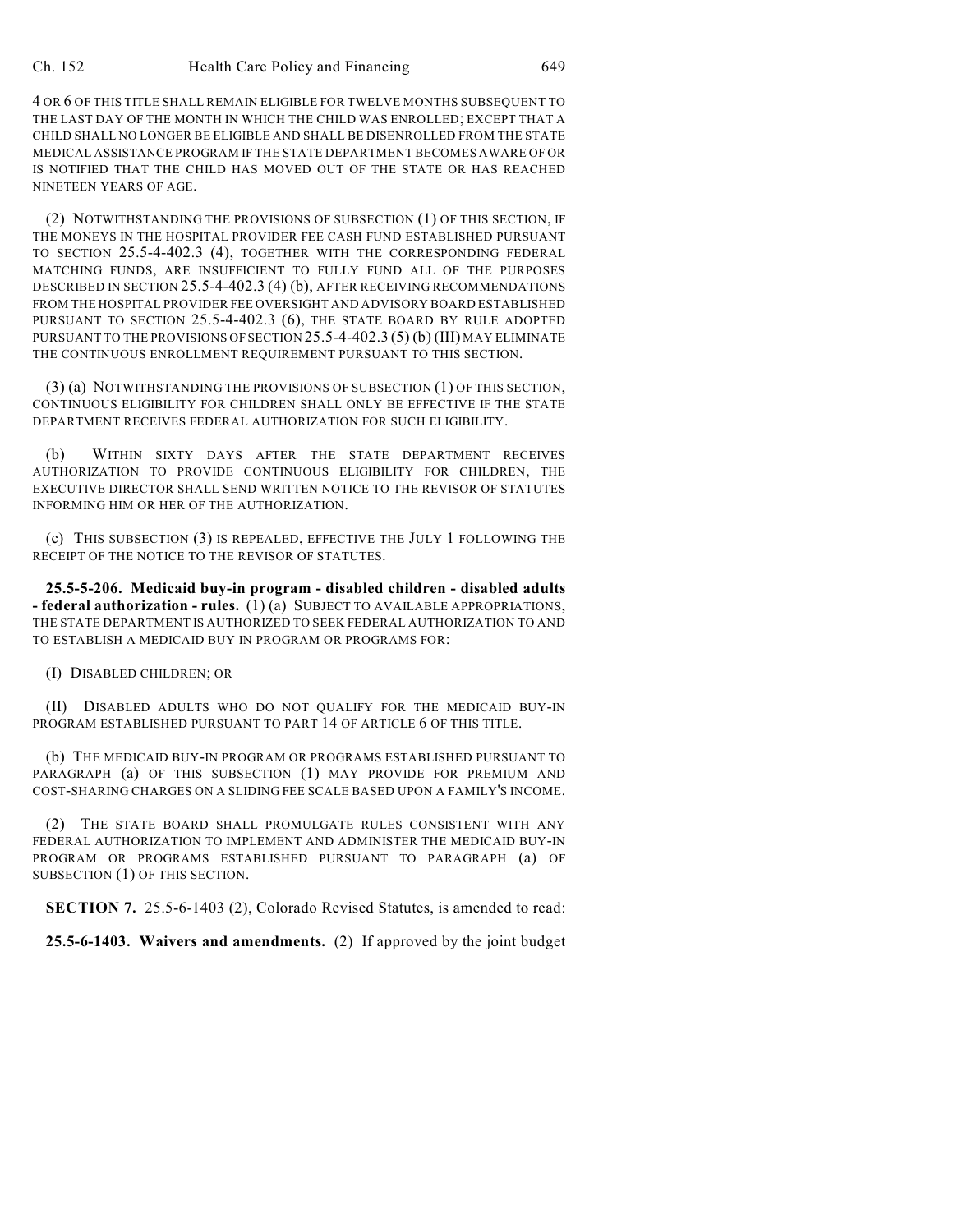committee following its review of the report and subject to available appropriations, the state department shall submit to the federal health care financing administration CENTERS FOR MEDICARE AND MEDICAID SERVICES an amendment to the state medical assistance plan, and shall request any necessary waivers from the secretary of the federal department of health and human services, to permit the state department to expand medical assistance eligibility as provided in this part 14 for the purpose of implementing a medicaid buy-in program for people with disabilities who are in the basic coverage group or the medical improvement group. In addition, the state department shall apply to the secretary of the federal department of health and human services for a medicaid infrastructure grant, if available, to develop and implement the federal "Ticket to Work and Work Incentives Improvement Act of 1999", Pub.L. 106-170.

**SECTION 8.** 25.5-8-103 (4), Colorado Revised Statutes, as amended by section 2 of Senate Bill 09-211, enacted at the First Regular Session of the Sixty-seventh General Assembly, is amended to read:

**25.5-8-103. Definitions - repeal.** As used in this article, unless the context otherwise requires:

(4) "Eligible person" means:

(a) (I) A person who is less than nineteen years of age, whose family income does not exceed two hundred five FIFTY percent of the federal poverty level, adjusted for family size; except that, subject to available appropriations, the department may increase the percentage of the federal poverty level for purposes of eligibility to up to two hundred fifty percent; or

(II) NOTWITHSTANDING THE PROVISIONS OF SUBPARAGRAPH (I) OF THIS PARAGRAPH (a), IF THE MONEYS IN THE HOSPITAL PROVIDER FEE CASH FUND ESTABLISHED PURSUANT TO SECTION 25.5-4-402.3 (4), TOGETHER WITH THE CORRESPONDING FEDERAL MATCHING FUNDS, ARE INSUFFICIENT TO FULLY FUND ALL OF THE PURPOSES DESCRIBED IN SECTION 25.5-4-402.3 (4) (b), AFTER RECEIVING RECOMMENDATIONS FROM THE HOSPITAL PROVIDER FEE OVERSIGHT AND ADVISORY BOARD ESTABLISHED PURSUANT TO SECTION 25.5-4-402.3 (6), FOR PERSONS LESS THAN NINETEEN YEARS OF AGE, THE STATE BOARD MAY BY RULE ADOPTED PURSUANT TO THE PROVISIONS OF SECTION 25.5-4-402.3 (5) (b) (III) REDUCE THE PERCENTAGE OF THE FEDERAL POVERTY LEVEL TO BELOW TWO HUNDRED FIFTY PERCENT, BUT THE PERCENTAGE SHALL NOT BE REDUCED TO BELOW TWO HUNDRED FIVE PERCENT;

(III) (A) NOTWITHSTANDING THE PROVISIONS OF SUBPARAGRAPH (I) OF THIS PARAGRAPH (a), UNTIL THE STATE DEPARTMENT RECEIVES FEDERAL AUTHORIZATION TO INCREASE THE PERCENTAGE OF THE FEDERAL POVERTY RATE FOR A PERSON WHO IS LESS THAN NINETEEN YEARS OF AGE, THE PERCENTAGE OF THE FEDERAL POVERTY LEVEL SHALL NOT EXCEED TWO HUNDRED FIVE PERCENT.

(B) WITHIN SIXTY DAYS AFTER THE STATE DEPARTMENT RECEIVES AUTHORIZATION TO INCREASE THE PERCENTAGE OF FEDERAL POVERTY LEVEL, THE EXECUTIVE DIRECTOR SHALL SEND WRITTEN NOTICE TO THE REVISOR OF STATUTES INFORMING HIM OR HER OF THE AUTHORIZATION.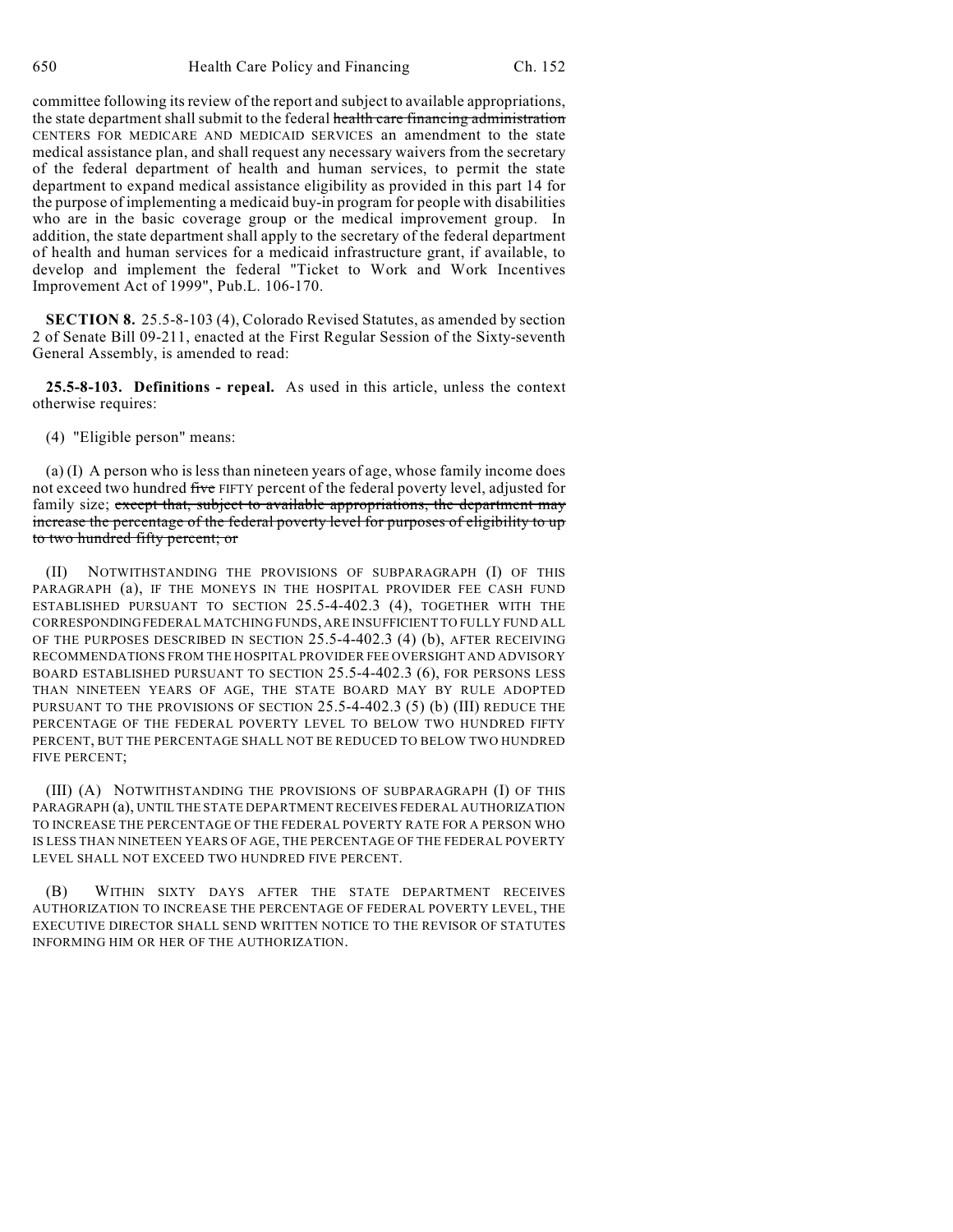(C) THIS SUBPARAGRAPH (III) IS REPEALED, EFFECTIVE THE JULY 1 FOLLOWING THE RECEIPT OF THE NOTICE TO THE REVISOR OF STATUTES.

(b) (I) A pregnant woman whose family income does not exceed two hundred five FIFTY percent of the federal poverty level, adjusted for family size, and who is not eligible for medicaid. except that, subject to available appropriations, the department may increase the percentage of the federal poverty level for purposes of eligibility to up to two hundred fifty percent.

(II) NOTWITHSTANDING THE PROVISIONS OF SUBPARAGRAPH (I) OF THIS PARAGRAPH (b), IF THE MONEYS IN THE HOSPITAL PROVIDER FEE CASH FUND ESTABLISHED PURSUANT TO SECTION 25.5-4-402.3 (4), TOGETHER WITH THE CORRESPONDING FEDERAL MATCHING FUNDS, ARE INSUFFICIENT TO FULLY FUND ALL OF THE PURPOSES DESCRIBED IN SECTION 25.5-4-402.3 (4) (b), AFTER RECEIVING RECOMMENDATIONS FROM THE HOSPITAL PROVIDER FEE OVERSIGHT AND ADVISORY BOARD ESTABLISHED PURSUANT TO SECTION 25.5-4-402.3 (6), FOR PREGNANT WOMEN, THE STATE BOARD BY RULE ADOPTED PURSUANT TO THE PROVISIONS OF SECTION 25.5-4-402.3 (5) (b) (III) MAY REDUCE THE PERCENTAGE OF THE FEDERAL POVERTY LEVEL TO BELOW TWO HUNDRED FIFTY PERCENT, BUT THE PERCENTAGE SHALL NOT BE REDUCED TO BELOW TWO HUNDREDFIVE PERCENT.

(III) (A) NOTWITHSTANDING THE PROVISIONS OF SUBPARAGRAPH (I) OF THIS PARAGRAPH (b), UNTIL THE STATE DEPARTMENT RECEIVES AUTHORIZATION TO INCREASE THE PERCENTAGE OF THE FEDERAL POVERTY RATE FOR A PERSON WHO IS LESS THAN NINETEEN YEARS OF AGE, THE PERCENTAGE OF THE FEDERAL POVERTY LEVEL SHALL NOT EXCEED TWO HUNDRED FIVE PERCENT.

(B) WITHIN SIXTY DAYS AFTER THE STATE DEPARTMENT RECEIVES AUTHORIZATION TO INCREASE THE PERCENTAGE OF FEDERAL POVERTY LEVEL, THE EXECUTIVE DIRECTOR SHALL SEND WRITTEN NOTICE TO THE REVISOR OF STATUTES INFORMING HIM OR HER OF THE AUTHORIZATION.

(C) THIS SUBPARAGRAPH (III) IS REPEALED, EFFECTIVE THE JULY 1 FOLLOWING THE RECEIPT OF THE NOTICE TO THE REVISOR OF STATUTES.

**SECTION 9.** 24-4-103 (8) (c) (I), Colorado Revised Statutes, is amended to read:

**24-4-103. Rule-making - procedure - repeal.** (8) (c) (I) Notwithstanding any other provision of law to the contrary and the provisions of section 24-4-107, all rules adopted or amended on or after January 1, 1993, and before November 1, 1993, shall expire at 11:59 p.m. on May 15 of the year following their adoption unless the general assembly by bill acts to postpone the expiration of a specific rule, and commencing with rules adopted or amended on or after November 1, 1993, all rules adopted or amended during any one-year period that begins each November 1 and continues through the following October 31 shall expire at 11:59 p.m. on the May 15 that follows such one-year period unless the general assembly by bill acts to postpone the expiration of a specific rule; EXCEPT THAT A RULE ADOPTED PURSUANT TO SECTION 25.5-4-402.3 (5) (b) (III),C.R.S., SHALL EXPIRE AT 11:59 P.M. ON THE MAY 15 FOLLOWING THE ADOPTION OF THE RULE UNLESS THE GENERAL ASSEMBLY ACTS BY BILL TO POSTPONE THE EXPIRATION OF A SPECIFIC RULE. The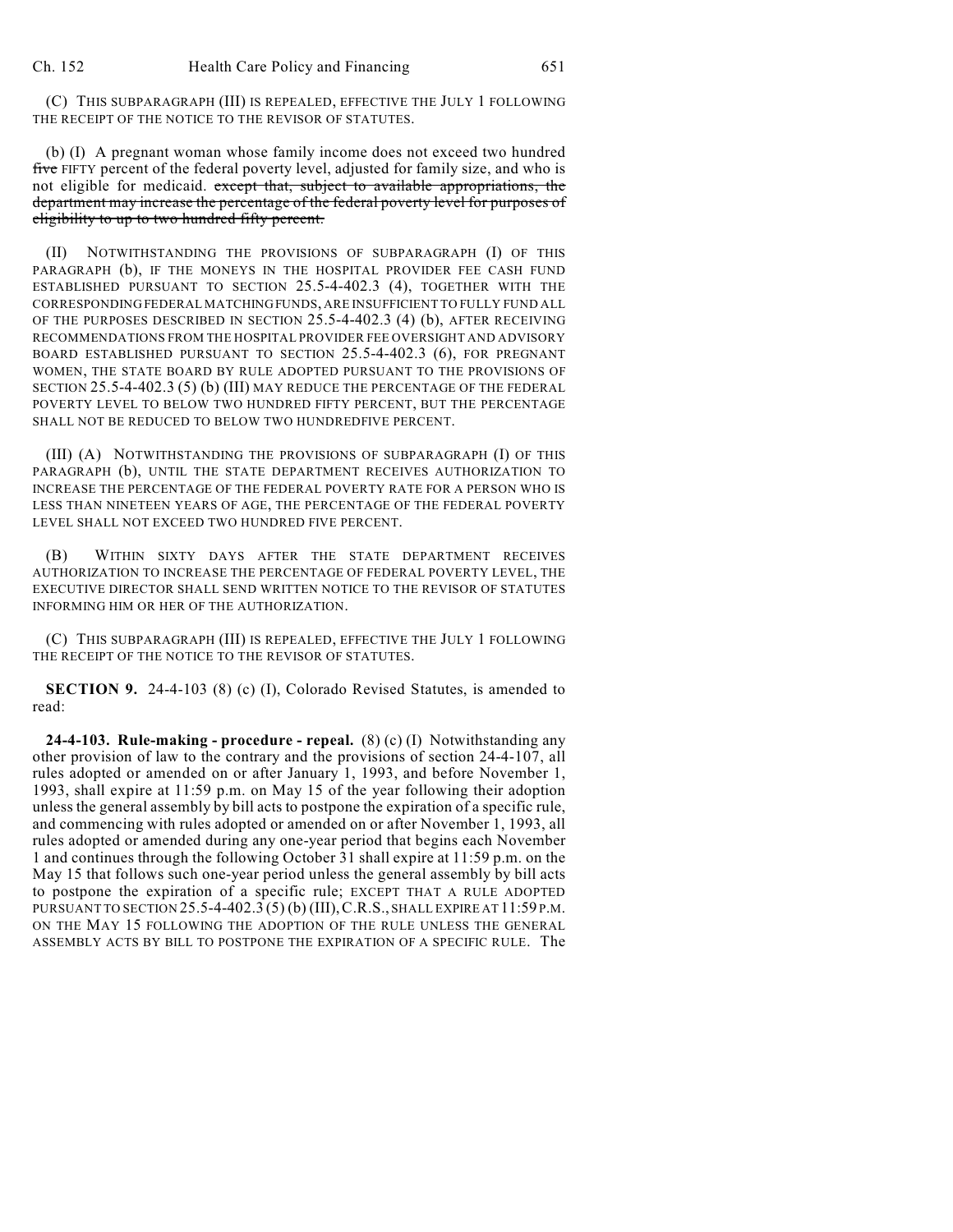general assembly, in its discretion, may postpone such expiration, in which case, the provisions of section 24-4-108 or 24-34-104 shall apply, and the rules shall expire or be subject to review as provided in said sections. The postponement of the expiration of a rule shall not constitute legislative approval of the rule nor be admissible in any court as evidence of legislative intent. The postponement of the expiration date of a specific rule shall not prohibit any action by the general assembly pursuant to the provisions of paragraph (d) of this subsection (8) with respect to such rule.

**SECTION 10.** Part 1 of article 3 of title 2, Colorado Revised Statutes, is amended BY THE ADDITION OF A NEW SECTION to read:

**2-3-119. Audit of hospital provider fee - cost shift.** STARTING WITH THE SECOND FULL STATE FISCAL YEAR FOLLOWING THE RECEIPT OF THE NOTICE FROM THE EXECUTIVE DIRECTOR OF THE DEPARTMENT OF HEALTH CARE POLICY AND FINANCING PURSUANT TO SECTION 25.5-4-402.3 (7), C.R.S.,AND THEREAFTER AT THE DISCRETION OF THE LEGISLATIVE AUDIT COMMITTEE, THE STATE AUDITOR SHALL CONDUCT OR CAUSE TO BE CONDUCTED A PERFORMANCE AND FISCAL AUDIT OF THE HOSPITAL PROVIDER FEE ESTABLISHED PURSUANT TO SECTION 25.5-4-402.3, C.R.S.

**SECTION 11. Accountability.** Five years after this act becomes law and in accordance with section 2-2-1201, Colorado Revised Statutes, the legislative service agencies of the Colorado General Assembly shall conduct a post-enactment review of the implementation of this act utilizing the information contained in the legislative declaration set forth in section 25.5-4-402.3 (2), Colorado Revised Statutes.

**SECTION 12. Appropriation - adjustments to the 2009 long bill.** (1) For the implementation of this act, appropriations made in the annual general appropriation act for the fiscal year beginning July 1, 2009, to the department of health care policy and financing shall be adjusted as follows:

(a) The appropriation to the executive director's division is increased by six million nine hundred fifty-eight thousand three hundred eighteen dollars (\$6,958,318) and 12.0 FTE. Of said sum, two million four hundred twenty-two thousand seven hundred twenty-five dollars (\$2,422,725) shall be from the hospital provider fee cash fund created in section 25.5-4-402.3 (4), Colorado Revised Statutes, one hundred forty-six thousand one hundred seventy-three dollars (\$146,173) shall be cash funds from local certified funds, and four million three hundred eighty-nine thousand four hundred twenty dollars (\$4,389,420) shall be from federal funds.

(b) The appropriation to the medical services premiums division is increased by three hundred twenty-seven million one hundred seventy-one thousand four hundred sixty dollars (\$327,171,460). Of said sum, one hundred sixty-three million five hundred eighty-five thousand seven hundred thirty dollars (\$163,585,730) shall be from the hospital provider fee cash fund created in section 25.5-4-402.3 (4), Colorado Revised Statutes, and one hundred sixty-three million five hundred eighty-five thousand seven hundred thirty dollars (\$163,585,730) shall be from federal funds.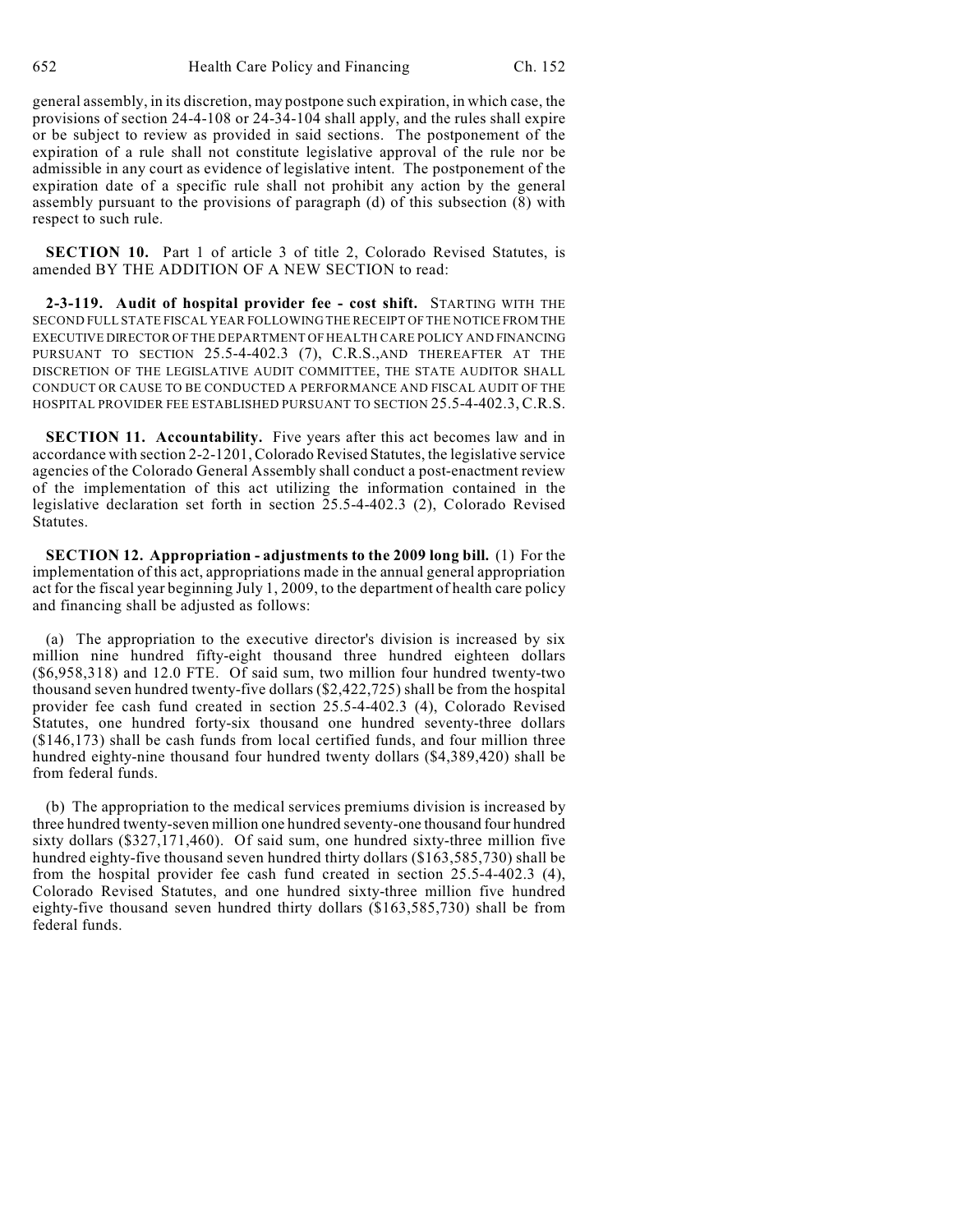(c) The appropriation to the medicaid mental health community programs division is increased by three million three hundred forty-five thousand one hundred ten dollars (\$3,345,110). Of said sum, one million six hundred seventy-two thousand five hundred fifty-five dollars (\$1,672,555) shall be from the hospital provider fee cash fund created in section 25.5-4-402.3 (4), Colorado Revised Statutes and one million six hundred seventy-two thousand five hundred fifty-five dollars (\$1,672,555) shall be from federal funds.

(d) The appropriation to the indigent care program for safety net provider payments is increased by three hundred twenty-two million two hundred thousand dollars (\$322,200,000). Of said sum, one hundred sixty-one million one hundred thousand dollars (\$161,100,000) shall be from the hospital provider fee cash fund created in section 25.5-4-402.3 (4), Colorado Revised Statutes and one hundred sixty-one million one hundred thousand dollars (\$161,100,000) shall be federal funds.

(e) The appropriation to the indigent care program for safety net provider payments is decreased by two hundred seventy million seven thousand sixty-six dollars (\$270,007,066). Ofsaid sum, one hundred thirty-five million three thousand five hundred thirty-three dollars (\$135,003,533) shall be from public certified funds representing expenditures incurred by public hospitals and one hundred thirty-five million three thousand five hundred thirty-three dollars (\$135,003,533) shall be from federal funds.

(f) The appropriation to the indigent care program for the children's basic health plan administration is increased by nine thousand eight hundred dollars (\$9,800). Of said sum, three thousand four hundred thirty dollars (\$3,430) shall be from the hospital provider fee cash fund created in section 25.5-4-402.3 (4), Colorado Revised Statutes, and six thousand three hundred seventy dollars (\$6,370) shall be from federal funds.

(g) The appropriation to the indigent care program for the children's basic health plan premium costs is increased by twenty million two hundred ninety-eight thousand six hundred forty-one dollars (\$20,298,641). Of said sum, seven million sixty-six thousand three hundred twelve dollars (\$7,066,312) shall be from the hospital provider fee cash fund created in section 25.5-4-402.3 (4), Colorado Revised Statutes, one hundred nine thousand one hundred seventy-nine dollars (\$109,179) shall be from the children's basic health plan trust fund created in section 25.5-8-105 (1), Colorado Revised Statutes, and thirteen million one hundred twenty-three thousand one hundred fifty dollars (\$13,123,150) shall be from federal funds.

(h) The appropriation to the indigent care program for the children's basic health plan dental costs is increased by one million sixteen thousand eight hundred twenty dollars (\$1,016,820). Of said sum, three hundred fifty-five thousand eight hundred eighty-seven dollars (\$355,887) shall be from the hospital provider fee cash fund created in section 25.5-4-402.3 (4), Colorado Revised Statutes, and six hundred sixty thousand nine hundred thirty-three dollars (\$660,933) shall be from federal funds.

(i) The appropriation to the department of human services medicaid-funded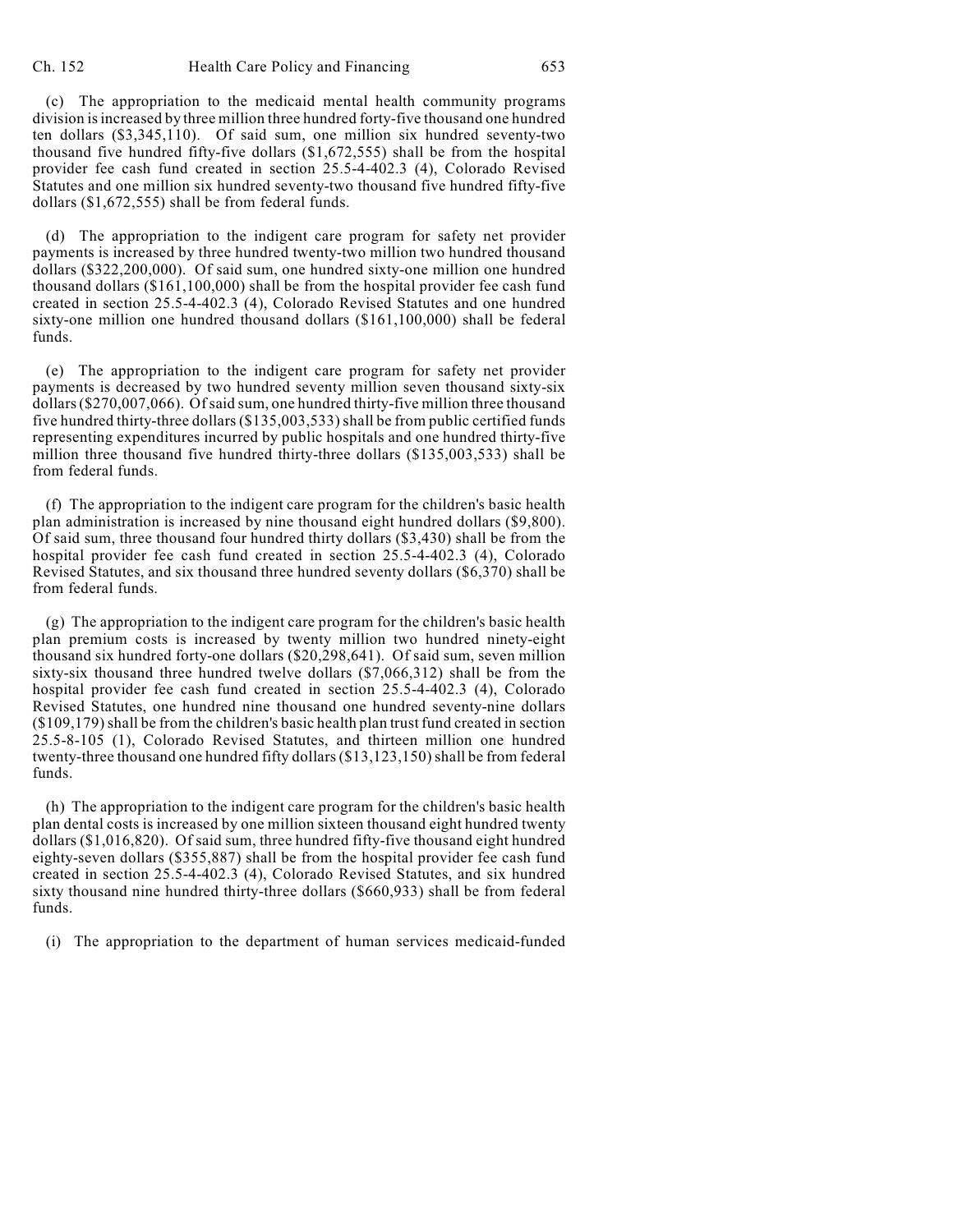programs, office of information technology services - medicaid funding, Colorado benefits management system, is increased by one hundred fifty-nine thousand three dollars (\$159,003). Of said sum, seventy-nine thousand six hundred twelve dollars (\$79,612) shall be from the hospital provider fee cash fund created in section 25.5-4-402.3 (4), Colorado Revised Statutes, and seventy-nine thousand three hundred ninety-one dollars (\$79,391) shall be from federal funds.

(2) For the implementation of this act, appropriations made in the annual general appropriation act for the fiscal year beginning July 1, 2009, to the department of human services for allocation to the office of information technology services, Colorado benefits management system is increased by four hundred fifteen thousand ninety-seven dollars (\$415,097). Of said amount, one hundred seventeen thousand sixty-five dollars (\$117,065) shall be from the hospital provider fee cash fund created in section 25.5-402.3 (4), Colorado Revised Statutes, one hundred fifty-nine thousand three dollars (\$159,003) shall be reappropriated funds transferred from the department of health care policy and financing, and one hundred thirty-nine thousand and twenty-nine dollars (\$139,029) shall be from federal funds.

**SECTION 13. Appropriation - adjustments to the 2009 long bill.** (1) For the implementation of this act, appropriations made in the annual general appropriation act for the fiscal year beginning July 1, 2009, to the department of health care policy and financing shall be adjusted as follows:

(a) The appropriation to the executive director's division is increased by five million one hundred fifty-seven thousand four hundred fifty dollars (\$5,157,450) and 12.0 FTE. Of said sum, one million eight hundred fifteen thousand seven hundred twenty-three dollars (\$1,815,723) shall be from general fund and three million three hundred forty-one thousand seven hundred twenty-seven dollars (\$3,341,727) shall be from federal funds.

(b) The appropriation to the department of human services medicaid-funded programs, office of information technology services - medicaid funding, Colorado benefits management system is increased by one hundred twenty-three thousand two hundred twenty-eight dollars (\$123,228). Of said sum, sixty-one thousand six hundred fourteen dollars (\$61,614) shall be general fund and sixty-one thousand six hundred fourteen dollars (\$61,614) shall be from federal funds.

(2) For the implementation of this act, appropriations made in the annual general appropriation act for the fiscal year beginning July 1, 2009, to the department of human services for allocation to the office of information technology services, Colorado benefits management system is increased by three hundred twenty-four thousand two hundred eighty-two dollars (\$324,282). Of said amount, ninety-two thousand thirty-one dollars (\$92,031) shall be from the general fund, one hundred twenty-three thousand two hundred twenty-eight dollars (\$123,228) shall be reappropriated funds transferred from the department of health care policy and financing, and one hundred nine thousand and twenty-three dollars(\$109,023) shall be from federal funds.

**SECTION 14. Effective date.** (1) Except as provided in subsection (2) and (3) of this section, this act shall take effect July 1, 2009.